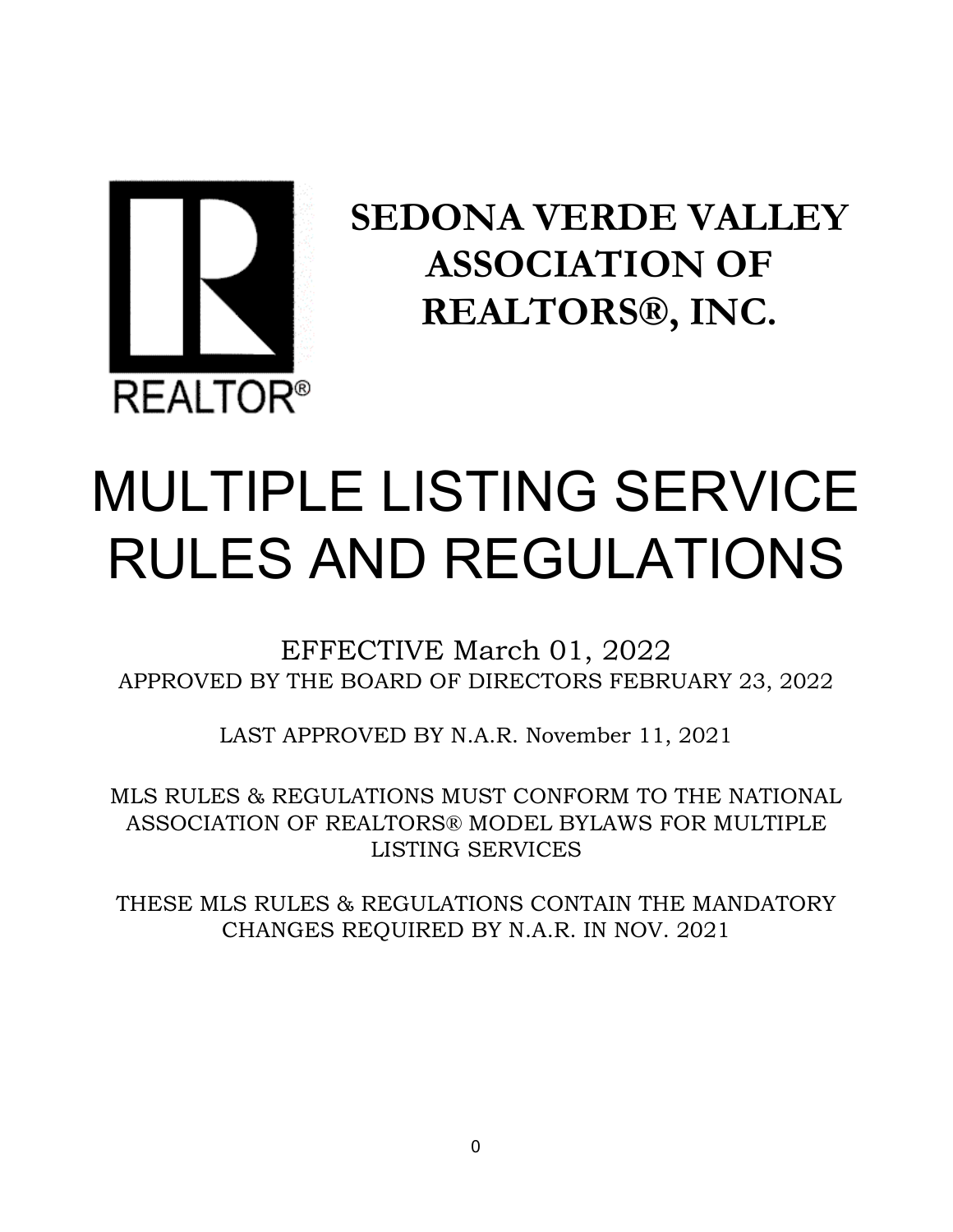# **SEDONA VERDE VALLEY ASSOCIATION OF REALTORS® MULTIPLE LISTING SERVICE**

# **RULES AND REGULATIONS**

**NOTE:** For purposes of these Rules and Regulations, the term(s) MLS, MLS System, Service or the System refers to the Sedona Verde Valley Association of REALTORS® (SVVAR) Multiple Listing Service Computer System.

**DEFINITIONS**: The following terms shall have the respective meanings indicated as used in these Rules:

**"Access Credentials"** means the information issued by SVVAR (such as a user identification number), created by the Subscriber (such as a password), or provided by other means that collectively and severally are required for the Subscriber to be identified by the SVVAR system as a Subscriber in good standing and to gain access to use the MLS.

**"Administrative Personnel"** means administrative, personal assistants, or secretarial personnel, whether or not they hold a real estate license, that are allowed access to the system to the extent necessary for them to perform their duties with and for the Participant and the Participant's Subscribers. Any person with an administrative credential may not under any circumstances be designated as a listing or selling agent on a property. Any change in the assignment of the administrative credentials, or any change in the license status of an administrative person, MUST be reported within Five (5) Days to SVVAR MLS by the Participant.

**"Appraiser"** means a person holding a valid license or certificate issued by an appropriate Arizona regulatory agency permitting such person to engage in the appraisal of real property.

**"Day"** means one calendar day regardless of whether such day falls on a weekend or holiday. A Day shall begin at 12:00:00 AM (Midnight) on the day immediately following the event or situation that invoked the defined term and shall end at 11:59:59 PM that same day.

**"Exclusive Agency Listing"** means a contractual agreement under which the Listing Participant acts as the agent of seller(s), and the seller(s) agrees to pay a commission to the Listing Participant if the property is sold through the efforts of any real estate broker. If the property is sold solely through the efforts of the seller(s), the seller(s) is not obligated to pay a commission to the Listing Participant.

**"Exclusive Right to Sell Listing"** means a contractual agreement under which the Listing Participant acts as the agent of the seller(s), and the seller(s) agrees to pay a commission to the Listing Participant regardless of whether the property is sold through the efforts of the Listing Participant, the seller(s), or anyone else, except that the seller(s) may name one or more individuals or entities as exemptions in the Listing agreement and if the property is sold to any exempted individual or entity, the seller(s) is not obligated to pay a commission to the Listing Participant.

**"IDX"** means Internet Data Exchange, which is a program through which Participants grant each other permission to display their Listings on certain public Internet websites operated by the Participants.

**"Keybox"** means either an SVVAR approved keybox and associated electronic keys provided by the electronic keybox service provider covered by the Keyholder Agreement, or any other keybox used by a Subscriber to allow access to a Listed Property by providing a key from a secured container using a code or combination provided by the Subscriber.

**"Listing"** means the electronic data record of a property for sale. For a Listing to be accepted by SVVAR for filing on the MLS, the Listing requires two parts: (i) the Exclusive Right to Sell Listing or Exclusive Agency Listing that creates the contractual relationship between seller and broker, and (ii) the appropriate Listing Input Sheet that defines the property. SVVAR may request a copy of any documents.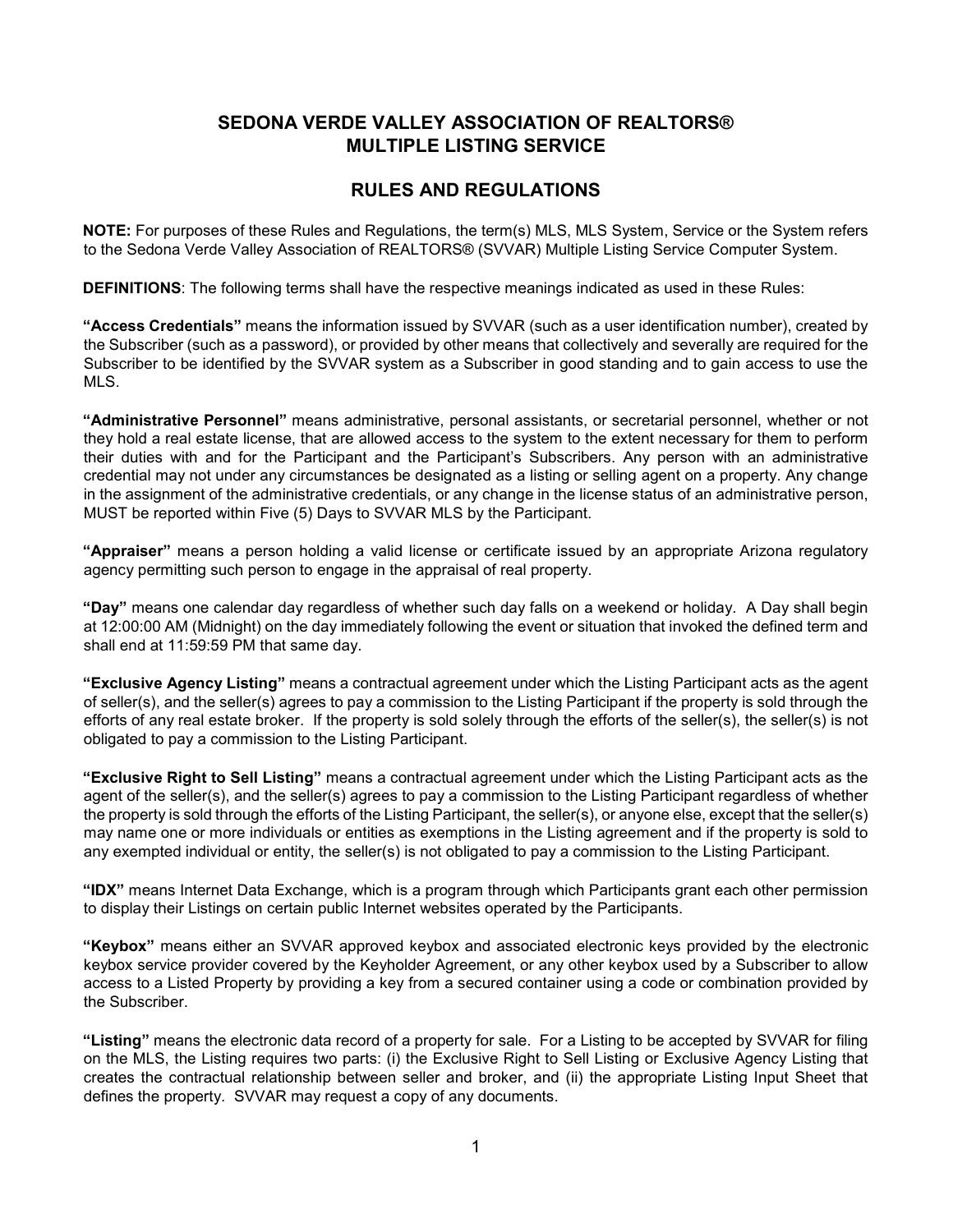**"Listing Input Sheet"** means one of the SVVAR approved data collection forms used to profile a property to be inserted into the SVVAR Compilation.

**"Media"** are any non-textual information that is part of or an addendum to a Listing, including but not limited to photographs, floor plans, electronic files of any format, rendering, and virtual tours.

**"MLS"** means the Multiple Listing Service that is provided by SVVAR.

**"Net Listing"** means a Listing in which the commission paid is the excess of the sale price over an agreed-upon (net) price to the seller.

**"Nonmember"** means a person who holds a valid Arizona real estate broker's or salesperson's license or is licensed or certified by an appropriate Arizona regulatory agency to engage in the appraisal of real property, but who is not a member of any Association.

**"Office Exclusive Listing"** means a Listing of any type where the owner chooses to defer filing a Listing with SVVAR MLS, either for a specified delay period or for the term of the entire Listing. In order for an Office Exclusive Listing to be recognized, an Exclusion for Multiple Listing Service form or another certification form signed by the seller must be filed with SVVAR.

**"Open Listing"** means a contractual agreement under which the Listing Participant acts as the agent of the seller(s), and the seller(s) agrees to pay a commission to the Listing Participant only if the property is sold through the efforts of the Listing Participant.

**"Participant"** means any REALTOR® of this or any other Board who is a principal, partner, corporate officer, or branch office manager acting on behalf of a principal, without further qualification, except as otherwise stipulated in these bylaws, shall be eligible to participate in Multiple Listing upon agreeing in writing to conform to the rules and regulations thereof and to pay the costs incidental thereto.\* However, under no circumstances is any individual or firm, regardless of membership status, entitled to Multiple Listing Service "membership" or "participation" unless they hold a current, valid real estate broker's license and offer or accept compensation to and from other Participants or are licensed or certified by an appropriate state regulatory agency to engage in the appraisal of real property.\*\* Use of information developed by or published by a Board Multiple Listing Service is strictly limited to the activities authorized under a Participant's licensure(s) or certification and unauthorized uses are prohibited. Further, none of the foregoing is intended to convey "participation" or "membership" or any right of access to information developed by or published by a Board Multiple Listing Service where access to such information is prohibited by law.

**NOTE:** Mere possession of a broker's license is not sufficient to qualify for MLS participation. Rather, the requirement that an individual or firm 'offers or accepts cooperation and compensation' means that the Participant actively endeavors during the operation of its real estate business to list real property of the type listed on the MLS and/or to accept offers of cooperation and compensation made by listing brokers or agents in the MLS. "Actively" means on a continual and on-going basis during the operation of the Participant's real estate business. The "'actively" requirement is not intended to preclude MLS participation by a Participant or potential Participant that operates a real estate business on a part time, seasonal, or similarly time-limited basis or that has its business interrupted by periods of relative inactivity occasioned by market conditions. Similarly, the requirement is not intended to deny MLS participation to a Participant or potential Participant who has not achieved a minimum number of transactions despite good faith efforts. Nor is it intended to permit an MLS to deny participation based on the level of service provided by the Participant or potential Participant as long as the level of service satisfies state law.

The key is that the Participant or potential Participant actively endeavors to make or accept offers of cooperation and compensation with respect to properties of the type that are listed on the MLS in which participation is sought. This requirement does not permit an MLS to deny participation to a Participant or potential Participant that operates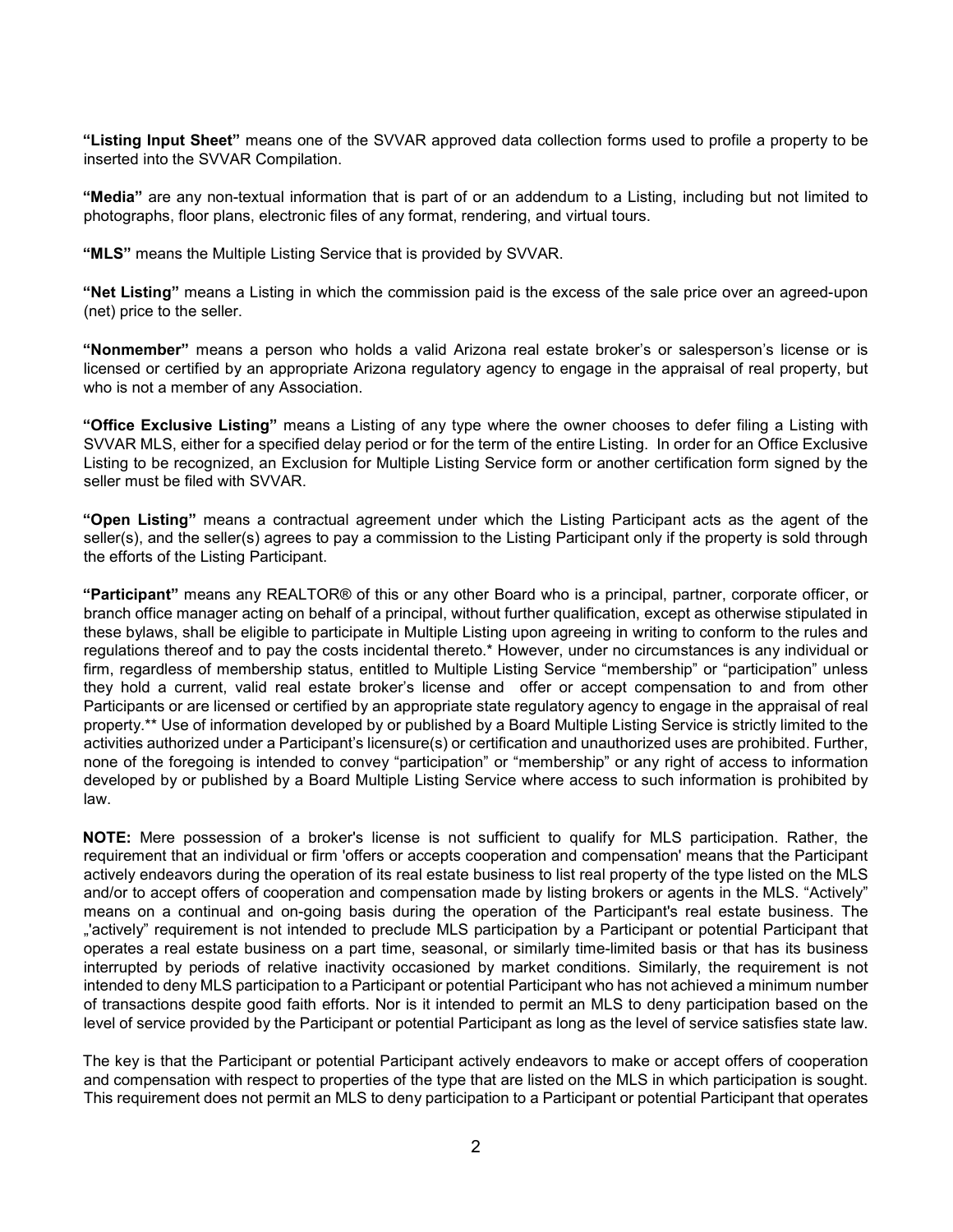a Virtual Office Website ("VOW") (including a VOW that the Participant uses to refer customers to other Participants) if the Participant or potential Participant actively endeavors to make or accept offers of cooperation and compensation. An MLS may evaluate whether a Participant or potential Participant "actively endeavors during the operation of its real estate business" to "offer or accept cooperation and compensation" only if the MLS has a reasonable basis to believe that the Participant or potential Participant is in fact not doing so. The membership requirement shall be applied on a nondiscriminatory manner to all Participants and potential Participants.

**"Short Sale"** Multiple Listing Services must give participants the ability to disclose to other participants any potential for a short sale. As used in these rules, short sales are defined as a transaction where title transfers; where the sale price is insufficient to pay the total of all liens and costs of sale; and where the seller does not bring sufficient liquid assets to the closing to cure all deficiencies. Multiple Listing Services may, as a matter of local discretion, require participants to disclose potential short sales when participants know a transaction is a potential short sale. In any instance where a participant discloses a potential short sale, they must also be permitted to communicate to other participants how any reduction in the gross commission established in the listing contract required by the lender as a condition of approving the sale will be apportioned between listing and cooperating participants. All confidential disclosures and confidential information related to short sales must be communicated through dedicated fields or confidential "remarks" available only to participants and subscribers.

**"Subscriber"** Subscribers (or users) of the MLS include non-principal brokers, sales associates, and licensed and certified appraisers affiliated with Participants.

# **LISTING PROCEDURES**

**SECTION 01. CLEAR COOPERATION:** Within one (1) business day of marketing a property to the public, the listing broker must submit the listing to the MLS for cooperation with other MLS participants. Public marketing includes, but is not limited to, flyer's displayed in windows, yard signs, digital marketing on public facing websites, brokerage website displays (including IDX and VOW), digital communications marketing (email blasts), multibrokerage listing sharing networks, and applications available to the general public.

**SECTION 1. LISTING PROCEDURES**: Listing of real or personal property of the following types which are listed subject to a real estate broker's license, and are located within the territorial jurisdiction of the Multiple Listing Service and are taken by Participants shall be entered into the Multiple Listing System within seventy-two (72) hours after all necessary signatures of seller(s) have been obtained.

# **A. TYPES OF PROPERTIES**

- #1 Residential / Manufactured Homes Mobile Homes \* / Condominiums/Townhouses / Rentals
- #2 Business Opportunity / Business With Real Estate
- #3 Commercial / Multi Family / Industrial
- #4 Vacant Land Residential / Ranch / Manufactured Home Mobile Home/ Commercial / Industrial / Multi-Residential
- #5 Timeshare/Fractional Ownership

\* Manufactured Homes or Mobile Homes may be entered with an affidavit of affixture and where the land is for sale or has a lease of 20+ years.

**B**. The Multiple Listing Service shall not require a Participant to file listings forms with the MLS. Participants may use any listing form that they choose provided the listing is of a type accepted by the Service. A "Listing Input Form" as approved and provided through ZipForm or at a cost to Participants by the Multiple Listing Service shall be completed on every listing entered into the system. The Listing Input Form shall be maintained by the Participant for at least three years and be available to the MLS Committee upon request.

The Multiple Listing Service through its legal counsel:

- 1. May reserve the right to refuse to accept a listing which fails to adequately protect the interest of the public and Participants.
- 2. May assure, by examination of the document, that a listing form used by a Participant does not directly or indirectly, create a contractual relationship between the Multiple Listing service and the client (Buyer or Seller).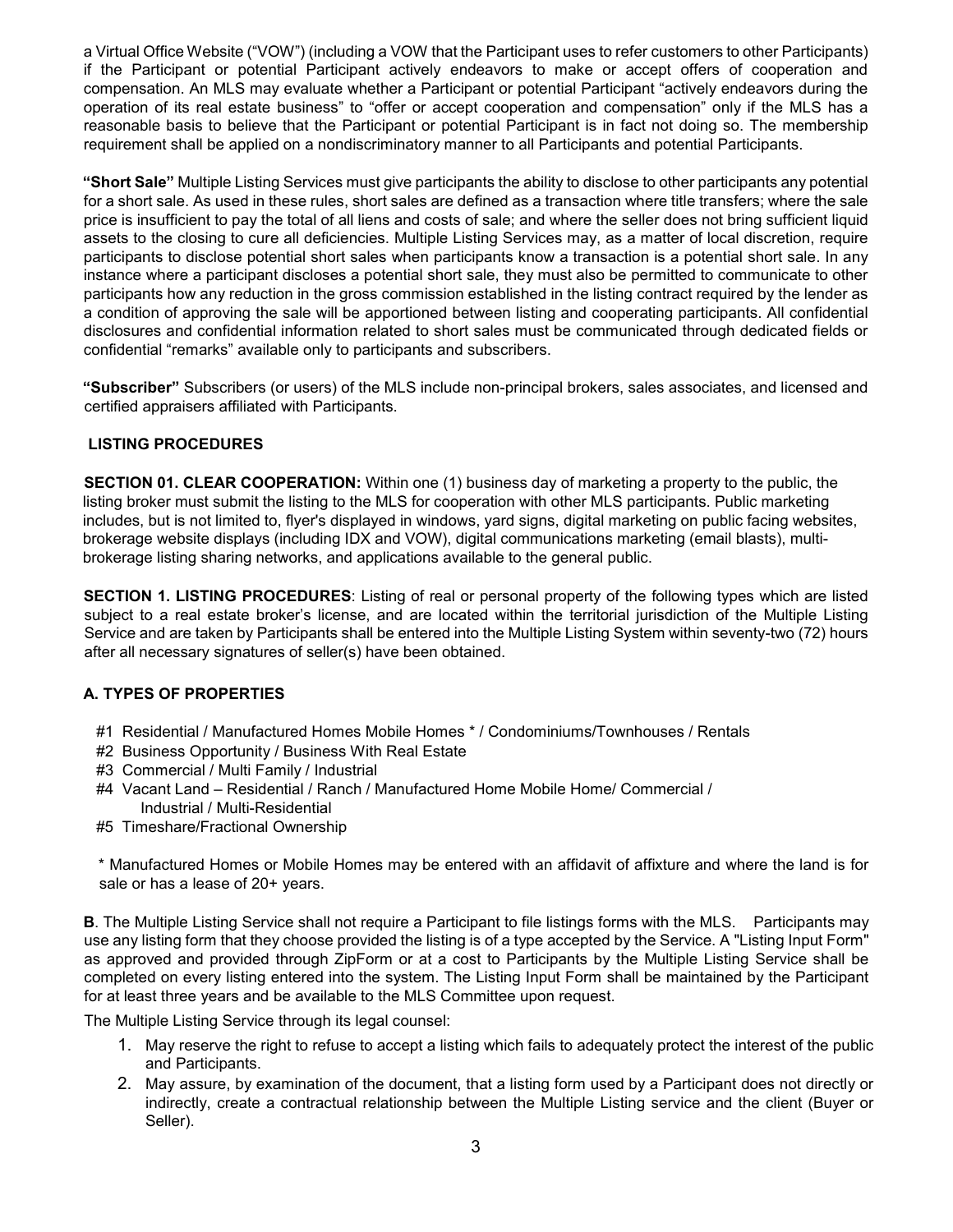The Multiple Listing Service shall accept exclusive right to sell listings and exclusive agency listing and may accept other forms of agreement which make it possible for the listing broker to offer cooperation and compensation to other Participants of the Multiple Listing Service acting as subagents, buyer agents or both.

The listing agreement must include the seller's written authorization to submit the agreement to the Multiple Listing Service.

The different types of listing agreements include:

- a) Exclusive Right to Sell
- b) Exclusive Agency
- c) Open (Not Acceptable)
- d) Net (Not Acceptable)

The Service may not accept net listings because they are deemed unethical, and, in most states, illegal. Open listings are not accepted except where required by law because the inherent nature of an open listing is such as to usually not include the authority to cooperate and compensate other brokers and inherently provides a disincentive for cooperation.

The exclusive right to sell listing is the conventional form of listing submitted to the Multiple Listing Service in that the seller authorizes the listing broker to cooperate with and to compensate other brokers. The exclusive agency listing also authorizes the listing broker as exclusive agent, to offer cooperation and compensation on blanket unilateral bases, but also reserves to the seller the general right to sell the property on an unlimited or restrictive basis. Exclusive agency listings and exclusive right to sell listings with named prospects exempted should be clearly distinguished by disclosure in the agent remarks and/or by an attached document listing those exempted prospects and by a simple designation such as a code or symbol from exclusive right to sell listings with no named prospects exempted, since they can present special risks of procuring cause controversies and administrative problems not posed by exclusive right to sell listings with no named prospects exempted. Care should be exercised to ensure that different codes and symbols are used to denote exclusive agency and exclusive right to sell listings with prospect reservations.

A Multiple Listing Service does not regulate the type of listings its members may take. This does not mean that a Multiple Listing Service must accept every type of listing. The Multiple Listing Service shall decline to accept open listings (except where acceptance is required by law) and net listings and it may limit its service to listings of certain kinds of property. But, if it chooses to limit the kind of listings it will accept, it shall leave its Members free to accept such listings to be handled outside the Multiple Listing Service.

**TYPES OF PROPERTIES**: The following are some of the types of properties that may be handled through the Service, including types described in the preceding paragraph that are required to be entered into the System and other types that may be entered into the System at the Participant's option, provided however, that any listing submitted is entered into within the scope of the Participant's licensure as a real estate broker:

- 
- 
- 
- 4. Business Opportunity 9. Industrial
- 
- 1. Residential 6. Manufactured / Mobile Homes
- 2. Residential Income or Rentals Table 7. Manufactured / Mobile Home Parks
- 3. Vacant Land 8. Commercial Income
	-
- 5. Motel-Hotel 10.Timeshares / Fractional Ownership

**SECTION 1.1 LISTINGS SUBJECT TO RULES & REGULATIONS OF THE SERVICE**: Any listing entered into the Multiple Listing System is subject to the Rules & Regulations of the Service upon signature of the seller(s).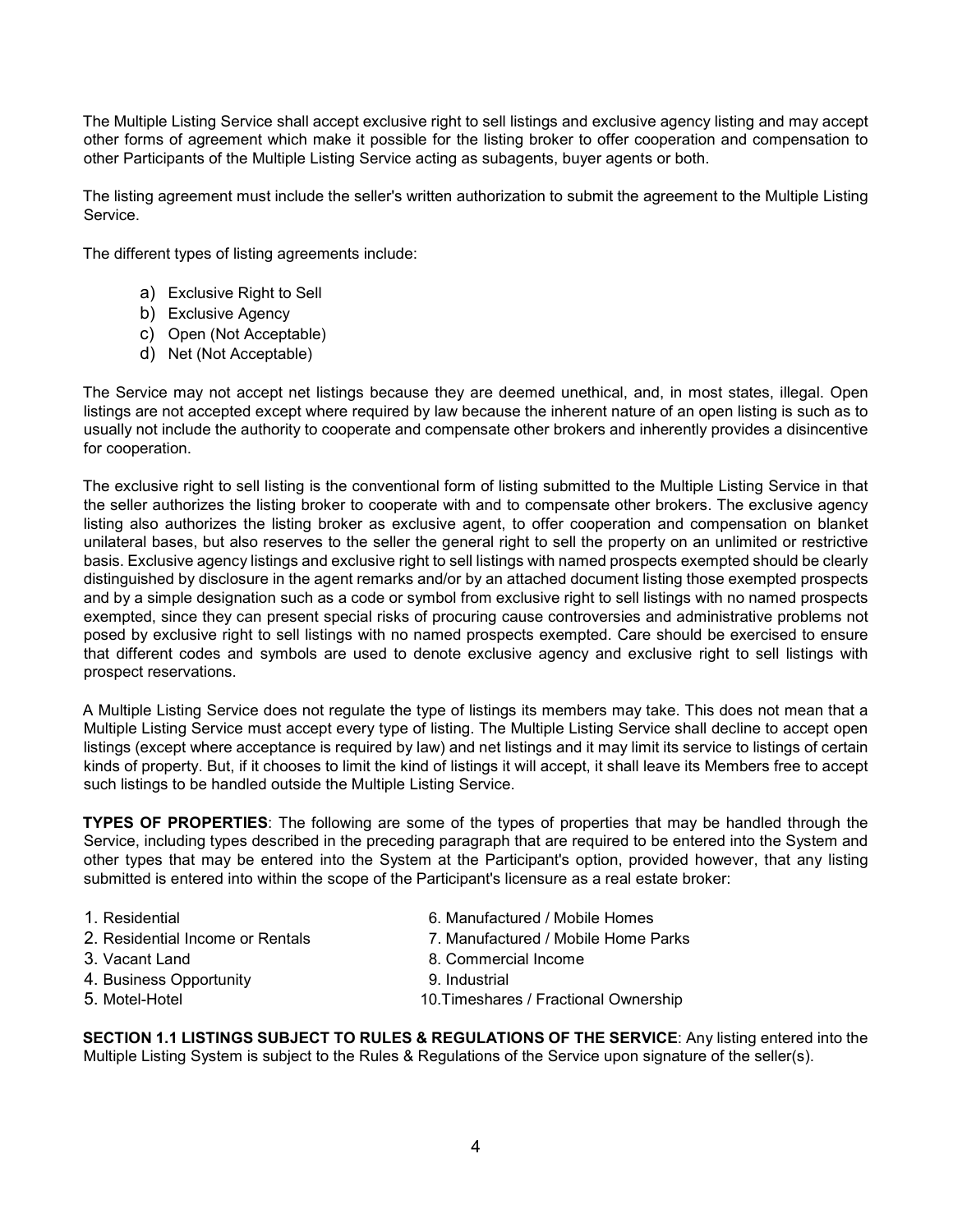**SECTION 1.2 DETAIL ON LISTINGS FILED WITH THE SERVICE**: A listing when entered into the MLS System shall be complete in every detail which is ascertainable as specified on the Listing Input Form. Accuracy and completeness of the information is the ultimate responsibility of the Designated Broker / MLS Participant.

**SECTION 1.2.1 LIMITED SERVICE LISTINGS**: Listing agreements under which the listing broker will not provide one, or more, of the following services:

- (a) arrange appointments for cooperating brokers to show listed property to potential purchasers but instead gives cooperating brokers authority to make such appointments directly with the sellers (s);
- (b) accept and present to the sellers(s) offers to purchase procured by cooperating brokers but instead gives cooperating brokers authority to present offers to purchase directly to the sellers(s);
- (c) advise the seller(s) as to the merits of offers to purchase;
- (d) Assist the sellers(s) in developing, communicating, or presenting counter-offers; or
- (e) Participate on the sellers(s) behalf in negotiations leading to the sale of the listed property will be identified with an appropriate code or symbol (e.g. "LR" or "LS") in MLS compilations so potential for cooperating brokers being asked to provide some or all of these services to listing brokers' clients, prior to initiating efforts to show or sell the property.

**SECTION 1.2.2 MLS ENTRY-ONLY LISTINGS**: Listing agreements under which the listing broker will not provide any of the following services:

- (a) arrange appointments for cooperating brokers to show listed property to potential purchasers but instead gives cooperating brokers authority to make such appointments directly with the sellers(s);
- (b) accept and present to the sellers(s) offers to purchase procured by cooperating brokers but instead gives cooperating brokers authority to present offers to purchase directly to the seller(s);
- (c) advise the sellers(s) as to the merits of offers to purchase;
- (d) assist the seller(s) in developing, communicating, or presenting counter-offers; or
- (e) participate on the seller(s) behalf in negotiations leading to the sale of the listed property will be identified with an appropriate code or symbol (e.g. "EO") in MLS compilations so potential cooperating brokers will be aware of the extent of the services the listing broker will provide to the seller(s), and any potential for cooperating brokers being asked to provide some or all of these services to listing brokers' clients, prior to initiating efforts to show or sell the property.

**SECTION 1.3 EXEMPTED LISTINGS**: If the seller refuses to permit the listing to be disseminated by the Service, the Participant may then take the listing ("office exclusive") and such listing shall be filed with the Service, but not disseminated to the Participant. Filing of the listing shall be accompanied by certification signed by the seller that he does not desire the listing to be disseminated by the Service.

**SECTION 1.4 CHANGE OF STATUS OF LISTINGS**: Any change in listed price or other change in the original listing agreement shall be made only when authorized in writing by the seller. Changes shall be entered into the MLS System within twenty-four (24) hours (excepting weekends, holidays and postal holidays) after the authorized change is received by the listing broker. Such changes shall include pending sales, sales subject to contingencies, cancellations, back on markets, in escrow, temporarily withdrawn, etc.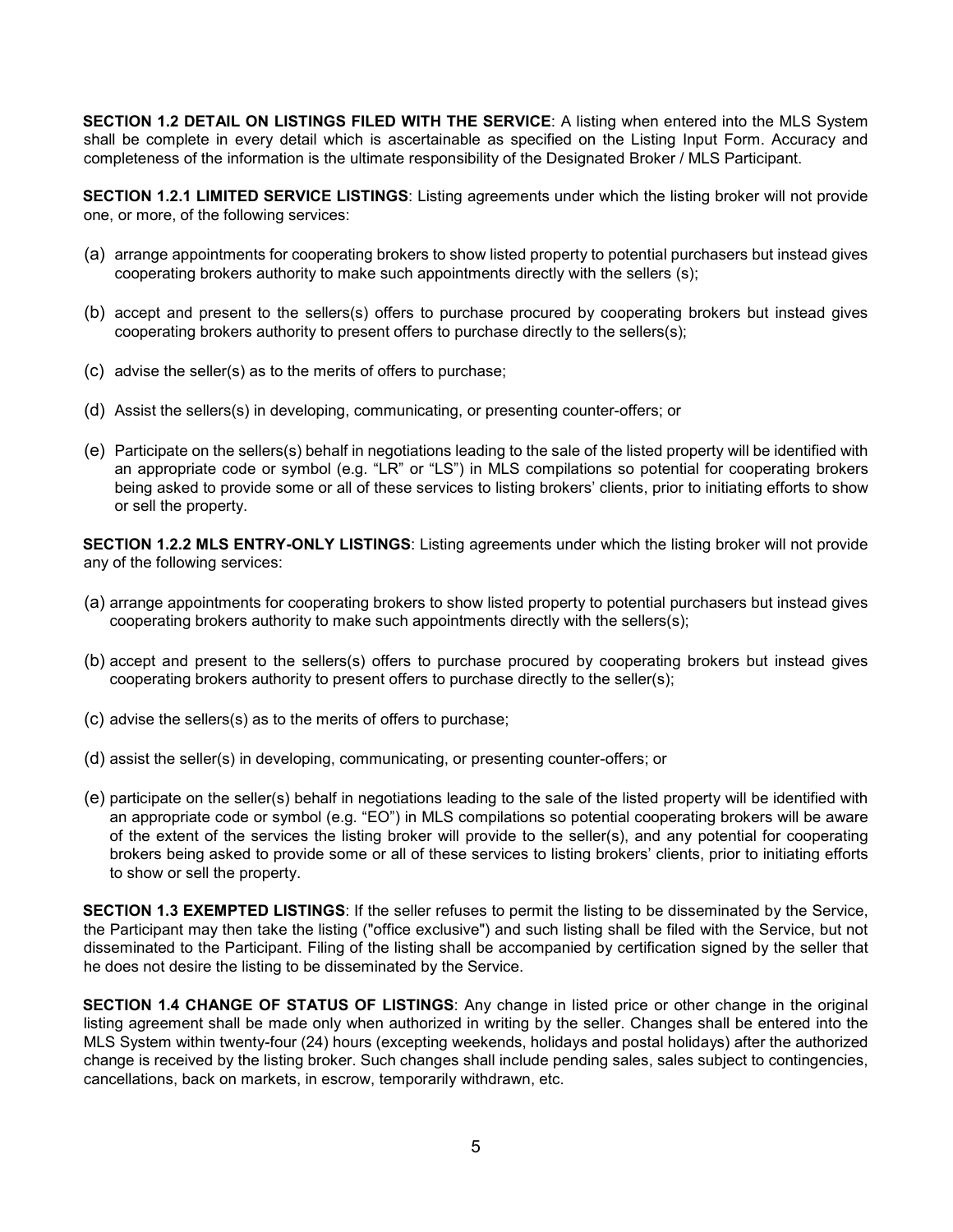**SECTION 1.5 WITHDRAWAL OF LISTING PRIOR TO EXPIRATION**: Listings of property may be withdrawn from the Multiple Listing Service by the listing broker before the expiration date of the listing agreement provided such withdrawal or cancellation is entered into the MLS System with 24 hours.

Sellers do not have the unilateral right to require an MLS to withdraw a listing without the listing broker's concurrence. However, when a seller(s) can document that his exclusive relationship with the listing broker has been terminated, the Multiple Listing Service may remove the listing at the request of the seller.

**SECTION 1.6 CONTINGENCIES APPLICABLE TO LISTINGS**: Any contingency or conditions of any term in a listing shall be specified and noticed to the Participants by entering such contingency or condition into the MLS System within 24 hours.

**SECTION 1.7 LISTING PRICE SPECIFIED**: The full gross listing price stated in the listing contract will be included in the information published in the MLS compilation of current listings unless the property is subject to auction.

**SECTION 1.8 LISTING MULTIPLE UNIT PROPERTIES:** All properties which are to be sold or which may be sold separately must be indicated individually in the MLS and on the Listing Input Form. When part of a listed property has been sold, proper notification shall be given to the Multiple Listing Participants by entering such sale into the MLS System within 24 hours.

# **SECTION 1.9 NO CONTROL OF COMMISSION RATES OR FEES CHARGED BY**

**PARTICIPANTS:** The Multiple Listing Service shall not fix, control, recommend, suggest or maintain commission rates or fees for the services to be rendered by Participants. Further, the Multiple Listing Service shall not fix, control, recommend, suggest or maintain the division of commissions or fees between cooperating Participants or between Participants and Non-Participants.

**SECTION 1.10 EXPIRATION OF LISTINGS**: Any listing entered into the MLS will automatically be removed from the compilation of current listings on the expiration date specified in the agreement, unless prior to that date the MLS receives notice that the listing has been extended or renewed. If notice of renewal or extension is received after the listing has been removed from the compilation of current listings, the extension or renewal will be published in the same manner as a new listing. Extensions and renewal of listings must be signed by the seller(s).

**SECTION 1.11 TERMINATION DATE ON LISTING**: Listings entered into the System shall bear a definite and final termination date as negotiated between the listing broker and the seller.

**SECTION 1.12 SERVICE AREA**: Only listings of the designated types of property located within the service area of the MLS are required to be submitted to the Service. Listings of property located outside the MLS's service area will be accepted if submitted voluntarily by a Participant, but cannot be required by the Service. (Amended 11/17)

**SECTION 1.13 LISTINGS OF SUSPENDED PARTICIPANTS**: When a Participant of the Service is suspended from the Multiple Listing Service for failure to abide by a membership duty (i.e., violation of the Code of Ethics, Association By-Laws, MLS By-Laws, MLS Rules & Regulations, or other membership obligations except failure to pay appropriate dues, fees and charges), all listings currently filed with the MLS by the suspended Participant shall, at the Participant's option, be retained in the Service until sold, withdrawn or expired, and shall not be renewed or extended by the MLS beyond the termination date of the listing agreement in effect when the suspension became effective. If a Participant has been suspended from the Association (except where MLS Participation without Association Membership is permitted by law) or MLS (or both) for failure to pay appropriate dues, fees or charges, an Association MLS is not obligated to provide MLS services, including continued inclusion of the suspended Participant's listings in the MLS compilation of the current listing information. Prior to any removal of the suspended Participant listings from the MLS, the suspended Participant should be advised in writing of the intended removal so that the suspended Participant may advise clients.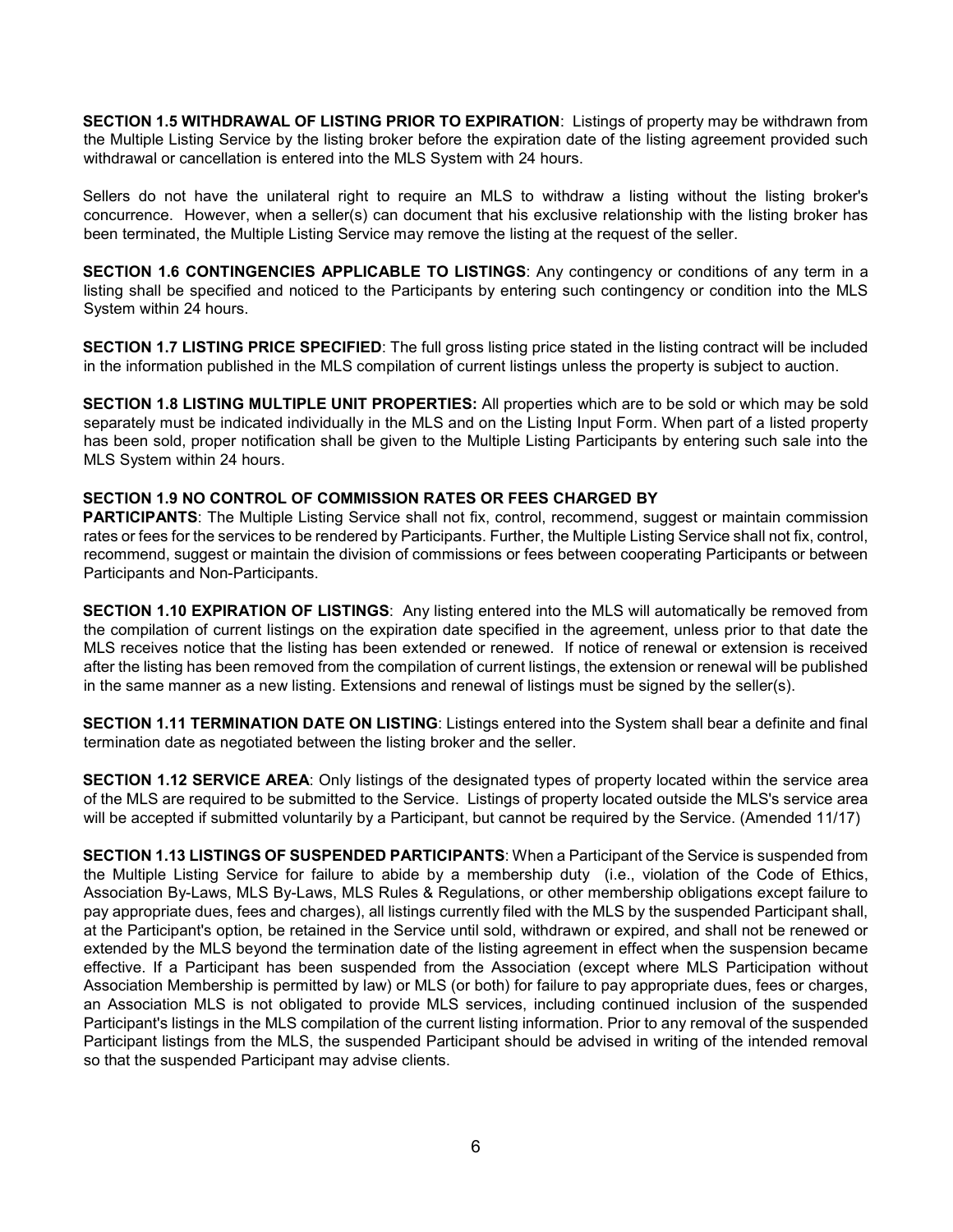**SECTION 1.14 LISTINGS OF EXPELLED PARTICIPANTS**: When a Participant of the Service is expelled from the Multiple Listing Service for failure to abide by a membership duty (i.e., violation of the Code of Ethics, Association By-Laws, MLS By-Laws, MLS Rules & Regulations, or other membership obligations except failure to pay appropriate dues, fees and charges), all listings currently filed with the MLS by the expelled Participant shall, at the Participant's option, be retained in the Service until sold, withdrawn or expired, and shall not be renewed or extended by the MLS beyond the termination date of the listing agreement in effect when the expulsion became effective. If a Participant has been expelled from the Association (except where MLS Participation without Association Membership is permitted by law) or MLS (or both) for failure to pay appropriate dues, fees or charges, an Association MLS is not obligated to provide MLS services, including continued inclusion of the expelled Participant's listings in the MLS compilation of the current listing information. Prior to any removal of the expelled Participant listings from the MLS, the expelled Participant should be advised in writing of the intended removal so that the expelled Participant may advise clients.

**SECTION 1.15 LISTINGS OF RESIGNED PARTICIPANTS**: When a Participant resigns from the MLS, the MLS is not obligated to provide services, including continued inclusion of the resigned Participant's listings in the MLS compilation of current listing information. Prior to any removal of the resigned Participant's listings from the MLS, the resigned Participant should be advised in writing of the intended removal so that the resigned Participant may advise his clients.

**SECTION 1.16, Property Addresses:** At the time of filing a listing, participants and subscribers must include a property address available to other participants and subscribers, and if an address doesn't exist a parcel identification number can be used. Where an address or parcel identification number are unavailable, the information filed with the MLS must include a legal description of the property sufficient to describe its location.

#### **SELLING PROCEDURES**

**SECTION 2**. **SHOWINGS AND NEGOTIATIONS**: Appointments for showings and negotiations with the seller for the purchase of listed property filed with the Multiple Listing Service shall be conducted through the listing broker except under the following circumstances:

- (a) the listing broker gives the cooperating broker specific authority to show and/or negotiate directly, or,
- (b) after reasonable effort (24 hours) the cooperating broker cannot contact the listing broker or his representative. However, the listing broker, at his option, may preclude such direct negotiations by cooperating brokers.

**SECTION 2.1 PRESENTATION OF OFFERS**: The listing broker must make arrangements to present the offer as soon as possible, or give the cooperating broker a satisfactory reason for not doing so.

**SECTION 2.2 SUBMISSION OF WRITTEN OFFERS**: The listing broker shall submit to the seller all written offers until the closing unless precluded by law, government rule, regulation, or agreed otherwise in writing between the seller and the listing broker. Unless the subsequent offer is contingent upon the termination of an existing contract, the listing broker shall recommend that the seller(s) obtain the advice of legal counsel prior to acceptance of the subsequent offer.

Participants representing buyers or tenants shall submit to the buyer or tenant all offers and counter-offers until acceptance, and shall recommend that buyers and tenants obtain legal advice where there is a question about whether a pre-existing contract has been terminated.

**SECTION 2.3 RIGHT OF COOPERATING BROKER IN PRESENTATION OF OFFER**: The cooperating broker (subagent or buyer agent) or his representative has the right to participate in the presentation to the seller or lessor of any offer he/she secures to purchase or lease. He/she does not have the right to be present at any discussions or evaluations of that offer by the seller or lessor and the listing broker. However, if the seller or lessor gives written instructions to the listing broker that the cooperating broker not be present when an offer the cooperating broker secured is presented, the cooperating broker has the right to a copy of the seller's or lessor's written instructions. None of the foregoing diminishes the listing broker's right to control the establishment of appointments for such presentations.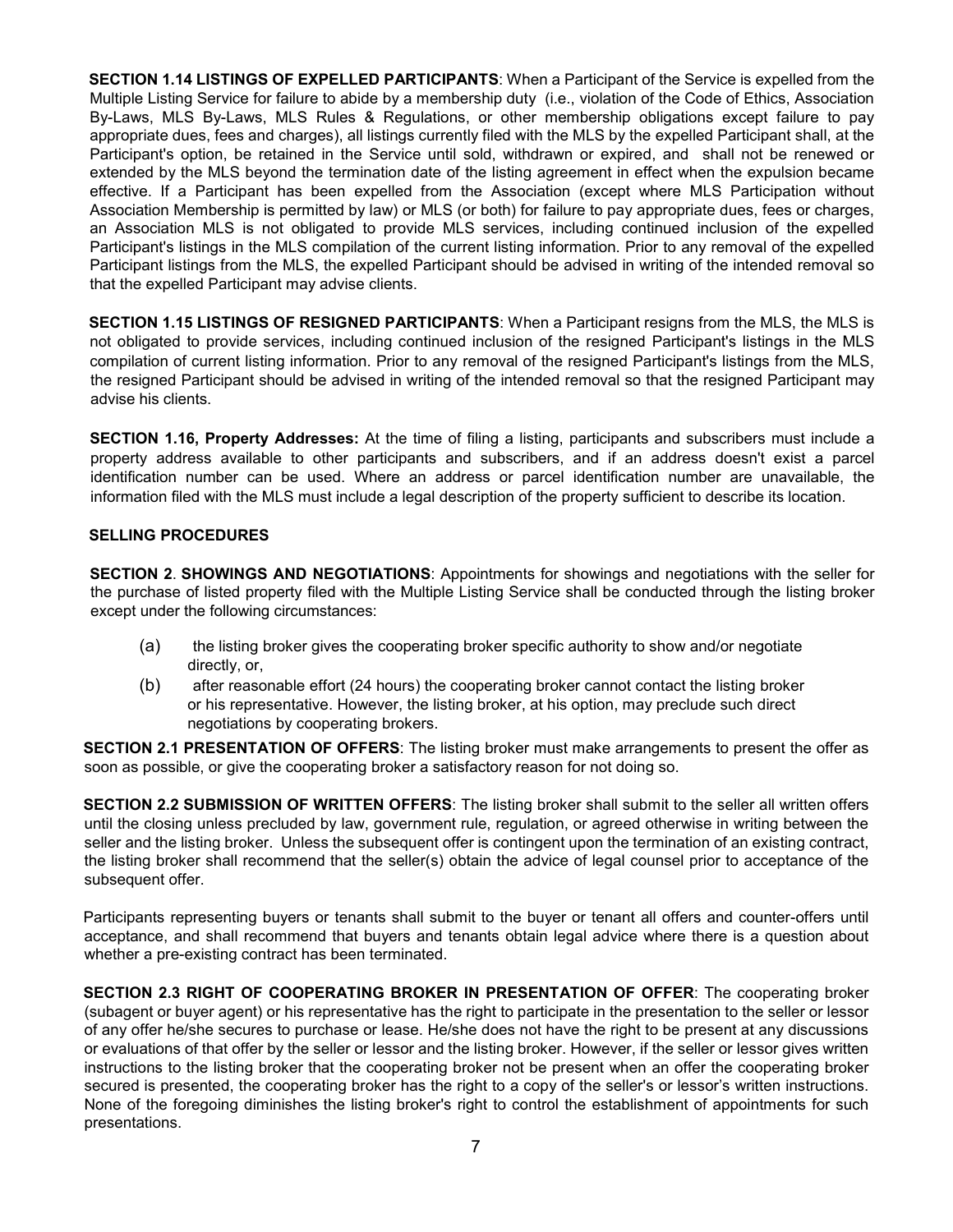**SECTION 2.4 RIGHT OF LISTING BROKER IN PRESENTATION OF COUNTER-OFFER**: The listing broker or his/her representative has the right to participate in the presentation of any counter-offer made by the seller or lessor. He/she does not have the right to be present at any discussion or evaluation of a counter-offer by the purchaser or lessee (except where the cooperating broker is a subagent.) However, if the purchaser or lessee gives written instructions to the cooperating broker that the listing broker not be present when a counter-offer is presented, the listing broker has the right to a copy of the purchaser's or lessee's written instructions.

**SECTION 2.5 REPORTING SALES TO THE SERVICE**: Status changes, including final closing of sales, and sale prices, shall be reported to the Multiple Listing Service by the listing broker within 24 hours after they have occurred. If negotiations were carried on under Section 2(a) or (b) hereof, the cooperating broker shall report accepted offers and prices to the listing broker within 24 hours after occurrence and the listing broker shall report accepted offers to the MLS within 24 hours after receiving notice from the cooperating broker.

**NOTE 1:** The listing agreement of a property filed with the MLS by the listing broker should include a provision expressly granting the listing broker authority to advertise; to file the listing with the MLS; to provide timely notice of status changes of the listing to the MLS; and to provide sales information including selling price to the MLS upon sale of the property. If deemed desirable by the MLS to publish sales information prior to final closing (settlement) of a sales transaction, the listing agreement should also include a provision expressly granting the listing broker the right to authorize dissemination of this information by the MLS to its participants.

**NOTE 2:** In disclosure states, if the sale price of a listed property is recorded, the reporting of the sale price may be required by the MLS.

In states where the actual sale prices of completed transactions are not publicly accessible, failure to report sale prices can result in disciplinary action only if the MLS:

- 1. categorizes sale price information as confidential and
- 2. limits use of sale price information to participants and subscribers in providing real estate services, including appraisals and other valuations, to customers and clients; and to governmental bodies and third-party entities only as provided below.

The MLS may provide sale price information to governmental bodies only to be used for statistical purposes (including use of aggregated data for purposes of valuing property) and to confirm the accuracy of information submitted by property owners or their representatives in connection with property valuation challenges; and to thirdparty entities only to be used for academic research, statistical analysis, or for providing services to participants and subscribers. In any instance where a governmental body or third-party entity makes sale price information provided by the MLS available other than as provided for in this provision, a listing participant may request the sale price information for a specific property be withheld from dissemination for these purposes with written authorization from the seller, and withholding of sale price information from those entities shall not be construed as a violation of the requirement to report sale prices.

**NOTE 3:** As established in the Virtual Office Website ("VOW") policy, sale prices can only be categorized as confidential in states where the actual sale prices of completed transactions are not accessible from public records.

**SECTION 2.6 REPORTING RESOLUTIONS OF CONTINGENCIES**: The listing broker shall report to the Multiple Listing Service within twenty-for (24) hours that a contingency on file with the Multiple Listing Service has been fulfilled or renewed, or the agreement cancelled.

**SECTION 2.7 ADVERTISING OF LISTING FILED WITH THE SERVICE**: A listing shall not be advertised by any Participant, other than the listing broker, without the prior consent of the listing broker.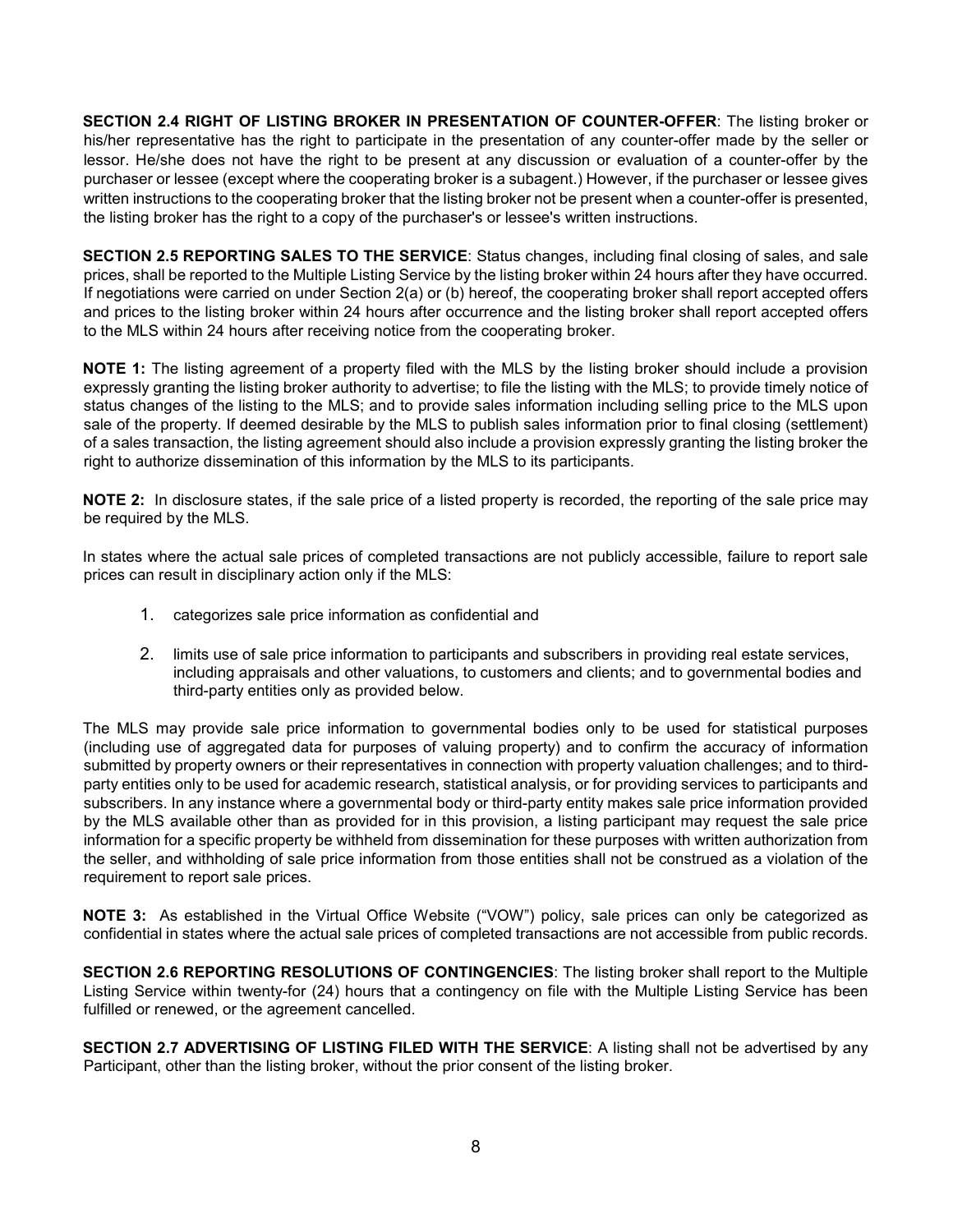**SECTION 2.8 REPORTING CANCELLATION OF PENDING SALE**: The listing broker shall report immediately to the Multiple Listing Service the cancellation of any pending sale and the listing shall be reinstated immediately.

**SECTION 2.9 DISCLOSING THE EXISTENCE OF OFFERS**: Listing brokers, in response to inquiries from buyers or cooperating brokers shall, with the seller's approval, disclose the existence of offers on the property. Where disclosure is authorized, the listing broker shall also disclose, if asked, whether offers were obtained by the listing licensee, by another licensee in the listing firm, or by a cooperating broker.

**SECTION 2.10 AVAILABILITY OF LISTED PROPERTY**: Listing brokers shall not misrepresent the availability of access to show or inspect listed property.

#### **REFUSAL TO SELL**

**SECTION 3. REFUSAL TO SELL:** If the seller of any listed property entered into the Multiple Listing Service refuses to accept a written offer satisfying the terms and conditions stated in the listing, such fact shall be transmitted immediately to the Service and to all Participants.

#### **PROHIBITIONS**

**SECTION 4. INFORMATION FOR PARTICIPANTS ONLY**: Any listing filed with the Service shall not be made available to any broker or firm not a member of the MLS without the prior consent of the listing broker.

**SECTION 4.1 "FOR SALE" SIGNS**: Only the "For Sale" signs of the listing broker may be placed on a property.

**SECTION 4.2 "SOLD" SIGNS**: Prior to closing, only the "Sold" sign of the listing broker may be placed on a property, unless the listing broker authorizes the cooperating (selling) broker to post such a sign.

**SECTION 4.3 SOLICITATION OF LISTING FILED WITH THE SERVICE**: Participants shall not solicit a listing on property entered into the MLS System unless such solicitation is consistent with Article 16 of the REALTORS® Code of Ethics, its Standards of Practices and its Case Interpretations.

#### **Section 4.5: Services Advertised as "Free"**

MLS participants and subscribers must not represent that their brokerage services to a client or customer are free or available at no cost to their clients, unless the participant or subscriber will receive no financial compensation from any source for those services. (Amended 11/21)

**Note 1**: This Section is to be construed in a manner consistent with Article 16 of the Code of Ethics and particularly Standard of Practice 16-4. This Section is intended to encourage sellers to permit their properties to be filed with the Service by protecting them from being solicited, prior to the expiration of the listing, by brokers and salespersons seeking the listing upon its expiration.

Without such protection, a seller could receive hundreds of calls, communications and visits from brokers and salespersons who have been made aware through the Multiple Listing Service filing of the date the listing will expire and desire to substitute themselves for the present broker.

This Section is also intended to encourage brokers to participate in the Service by assuring them that other Participants will not attempt to persuade the seller to breach the listing agreement or to interfere with their attempt to market the property. Absent the protection afforded by this Section, listing brokers would be most reluctant to generally disclose the identity of the seller or the availability of the property to other brokers.

This Section does not preclude solicitation of the listings under the circumstances otherwise recognized by the Standards of Practice related to Article 16 of the Code of Ethics.

#### **DIVISION OF COMMISSIONS**

**SECTION 5. COMPENSATION SPECIFIED ON EACH LISTING**: The listing broker shall specify, on each listing filed with the Multiple Listing Service, the compensation offered to other Multiple Listing Service Participants for their services in the sale of such listing. Such offers are unconditional except that entitlement to compensation is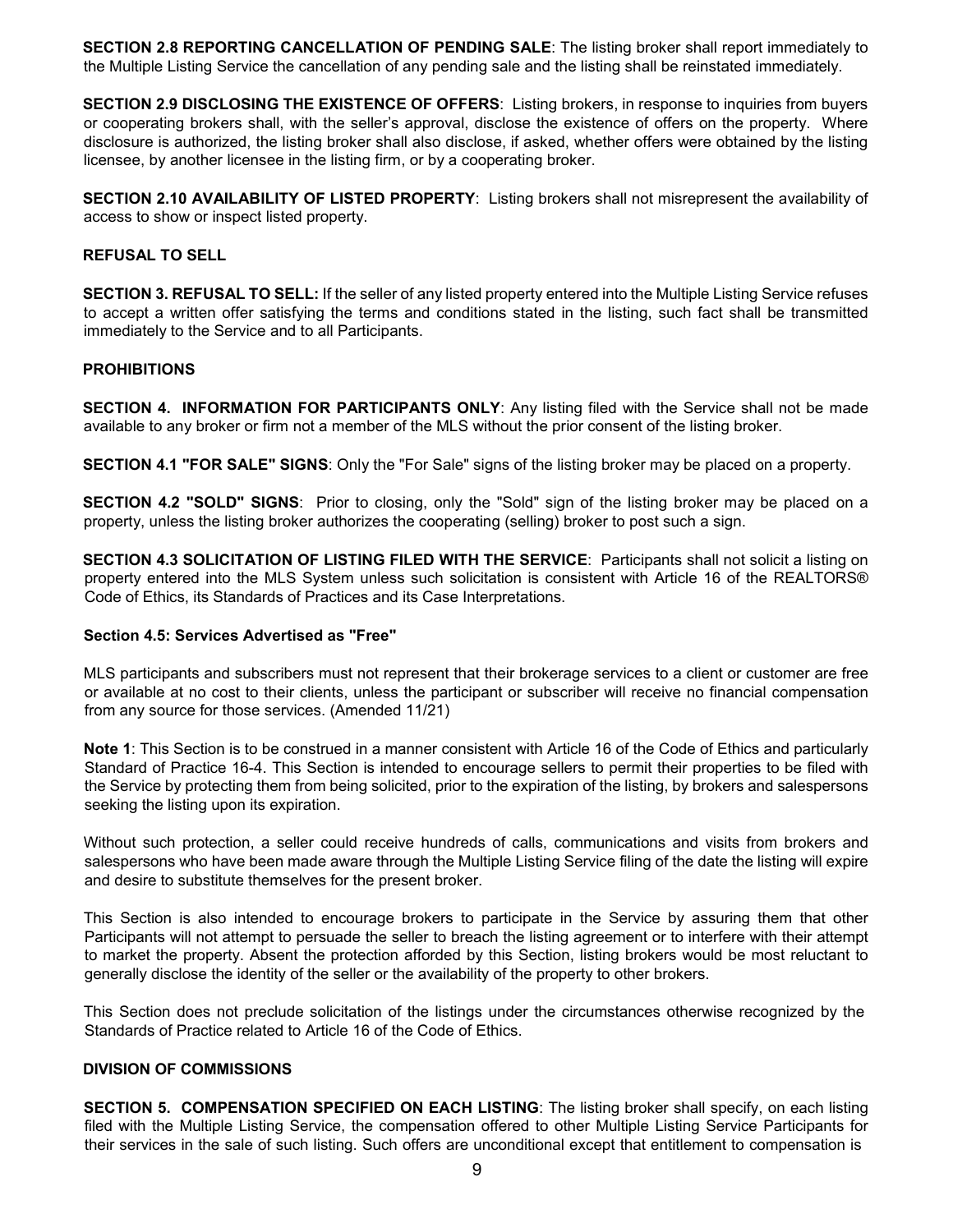determined by the cooperating broker's performance as the procuring cause of the sale (or lease) or as otherwise provided for in this rule. The listing broker's obligation to compensate any cooperating broker as the procuring cause of the sale (or lease) may be excused if it is determined through arbitration that, through no fault of the listing broker and in the exercise of good faith and reasonable care, it was impossible or financially unfeasible for the listing broker to collect a commission pursuant to the listing agreement. In such instances, entitlement to cooperative compensation offered through MLS would be a question to be determined by an arbitration hearing panel based on all relevant facts and circumstances including, but not limited to, why it was impossible or financially unfeasible for the listing broker to collect some or all of the commission established in the listing agreement; at what point in the transaction did the listing broker know (or should have known) that some or all of the commission established in the listing agreement might not be paid; and how promptly had the listing broker communicated to cooperating brokers that the commission established in the listing agreement might not be paid.

In filing a property with the Multiple Listing Service of the Association of REALTORS®, the Participant of the Service is making blanket unilateral offers of cooperation to other MLS Participants, and shall therefore specify on each listing filed with the Service, the compensation being offered to other MLS participants. Specifying compensation on each listing is necessary because the cooperating broker has the right to know what his compensation shall be prior to his endeavor to sell \*\*.

\*\* The compensation specified in the listing entered into the Multiple Listing System shall appear in one of two forms. The essential and appropriate requirements by an Association Multiple Listing Service is that the information to be published shall clearly inform the Participant as to the compensation they will receive in cooperative transactions unless advised otherwise by the listing broker, in writing, in advance of submitting an offer to purchase. The compensation specified on listings published by the MLS shall be shown in one of the following forms:

- 1. By showing a percentage of the gross selling price.
- 2. By showing a definite dollar amount.

The listing broker retains the right to determine the amount of compensation offered to other participants (acting as subagents, buyer agents, or in other agency or nonagency capacities defined by law) which may be the same or different.

This shall not preclude the listing broker from offering any MLS Participant compensation other than the compensation indicated on any listing published by the MLS, provided the listing broker informs the other broker, in writing, in advance of submitting an offer to purchase, and provided that the modification in the specified compensation is not the result of any agreement among all or any other Participants in the Service. Any superceding offer of compensation must be expressed as either a percentage of the gross sales price or as a flat dollar amount.

**NOTE 1:** The Multiple Listing Service shall not have a rule requiring the listing broker to disclose the amount of total negotiated commission in his listing contract, and the Multiple Listing Service shall not publish the total negotiated commission on a listing which has been submitted to the MLS by a Participant. The Multiple Listing Service shall not disclose in any way the total commission negotiated between the seller and the listing broker.

**NOTE 2:** The listing broker may, from time to time, adjust the compensation offered to other Multiple Listing Service Participants for their services with respect to any listing by advance published notice to the Service so that all Participants will be advised.

**NOTE 3**: The Multiple Listing Service shall make no rule on the division of commissions between Participants and non-participants. This should remain solely the responsibility of the listing broker.

**NOTE 4**: Multiple listing services, at their discretion, may adopt rules and procedures enabling listing brokers to communicate to potential cooperating brokers that gross commissions established in listing contracts are subject to court approval; and that compensation payable to cooperating brokers may be reduced if the gross commission established in the listing contract is reduced by a court. In such instances, the fact that the gross commission is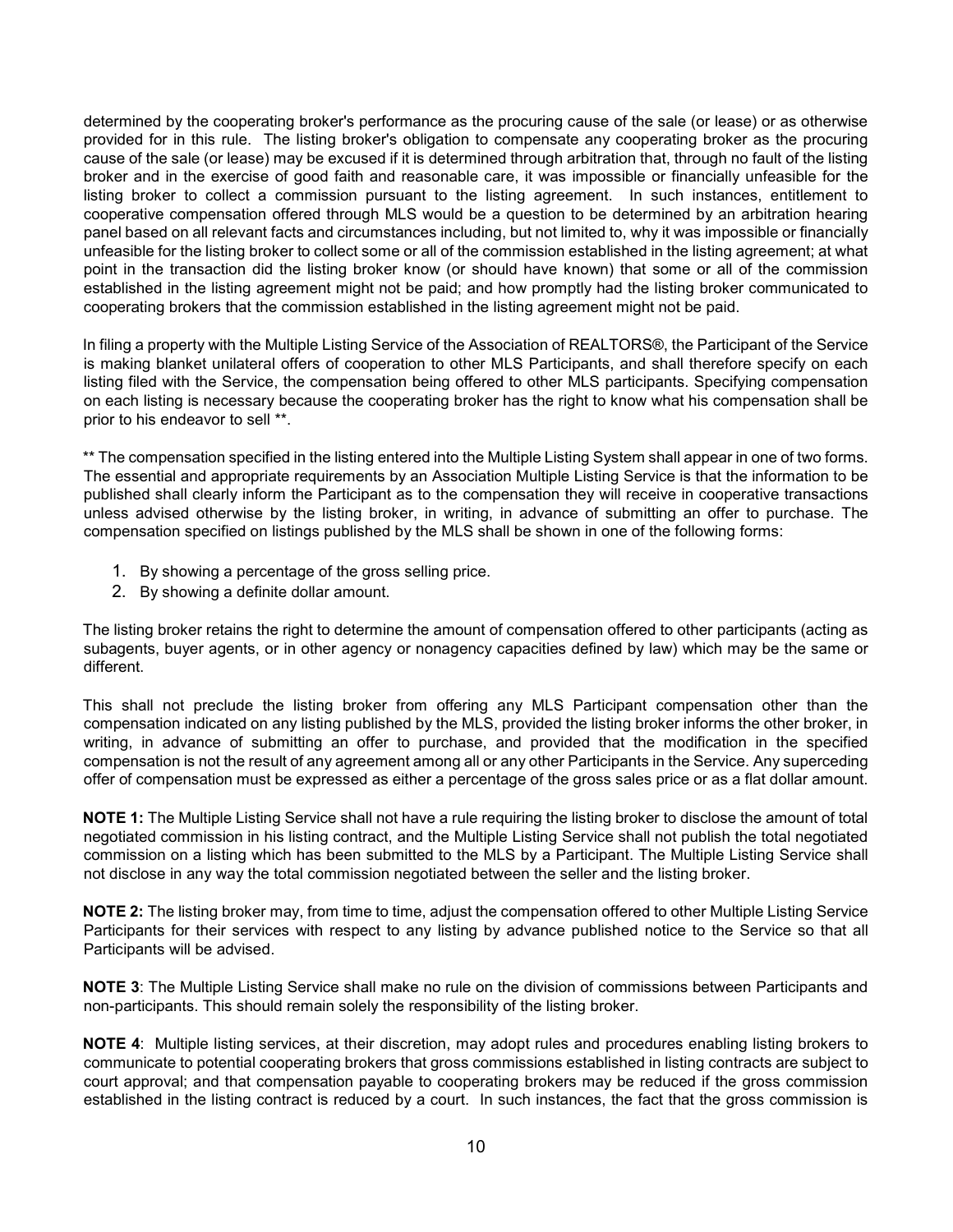subject to court approval and either the potential reduction in compensation payable to cooperating brokers or the method by which the potential reduction in compensation will be calculated must be clearly communicated to potential cooperating brokers prior to the time they submit an offer that ultimately results in a successful transaction.

**NOTE 5**: Nothing in these MLS rules precludes a listing participant and a cooperating participant, as a matter of mutual agreement, from modifying the cooperative compensation to be paid in the event of a successful transaction.

**NOTE 6:** Multiple Listing Services must give participants the ability to disclose to other participants any potential for a short sale. As used in these rules, short sales are defined as a transaction where title transfers; where the sale price is insufficient to pay the total of all liens and costs of sale; and where the seller does not bring sufficient liquid assets to the closing to cure all deficiencies. Multiple Listing Services may, as a matter of local discretion, require participants to disclose potential short sales when participants know a transaction is a potential short sale. In any instance where a participant discloses a potential short sale, they must also be permitted to communicate to other participants how any reduction in the gross commission established in the listing contract required by the lender as a condition of approving the sale will be apportioned between listing and cooperating participants. All confidential disclosures and confidential information related to short sales must be communicated through dedicated fields or confidential "remarks" available only to participants and subscribers.

**SECTION 5.0.1 DISCLOSING POTENTIAL SHORT SALES**: Participants may, but are not required to, disclose potential short sales to other participants and subscribers. When disclosed, participants may, at their discretion, advise other participants whether and how any reduction in the gross commission established in the listing contract, required by the lender as a condition of approving the sale, will be apportioned between listing and cooperating participants.

**SECTION 5.1 PARTICIPANT AS PRINCIPAL**: If a Participant, a licensee or a licensed or certified appraiser affiliated with a Participant has any interest in property, the listing of which is to be disseminated through the Multiple Listing Service, that person shall disclose that interest when the listing is filed with the Multiple Listing Service and such information shall be disseminated to all Multiple Listing Service Participants.

**SECTION 5.2 PARTICIPANT AS PURCHASER**: If a Participant or any licensee (including licensed and certified appraisers) affiliated with a Participant wishes to acquire an interest in property listed with another Participant, such contemplated interest shall be disclosed, in writing, to the listing broker not later than the time an offer to purchase is submitted to the listing broker.

**SECTION 5.3 DUAL OR VARIABLE RATE COMMISSION AGREEMENTS**: The existence of a dual or variable rate commission agreement (i.e., one in which the seller/landlord agrees to pay a specified commission if the property is sold/leased by the listing broker without assistance and a different commission if the sale/lease results through the efforts of the cooperating broker; or one in which the seller/landlord agrees to pay a specified commission if the property is sold/leased by the listing broker either with or without the assistance of a cooperating broker and a different commission if the sale/lease results from the efforts of a seller/landlord) shall be disclosed by the listing broker by a key, code or symbol as required by the MLS. The listing broker shall, in response to inquiries from potential cooperating brokers, disclose the differential that would result in either a cooperative transaction or, alternatively, in a sale/lease that results through the efforts of the seller/landlord. If the cooperating broker is a buyer/tenant representative, the buyer/tenant representative must disclose such information to their client before the client makes an offer to purchase or lease.

**Section 5.4: Display of Listing Broker's Offer of Compensation:** Participants and subscribers who share the listing broker's offer of compensation for an active listing must display the following disclaimer or something similar.*The listing broker's offer of compensation is made only to participants of the MLS where the listing is filed*. (Amended 11/21)

# **SERVICE CHARGES**

**SECTION 6. SERVICE FEES AND CHARGES**: Service charges for operation of the Multiple Listing Service are in effect to defray the costs of the Service and are subject to change from time to time. Fees and charges are published in the Sedona Verde Valley Association of REALTORS® Policy Statements.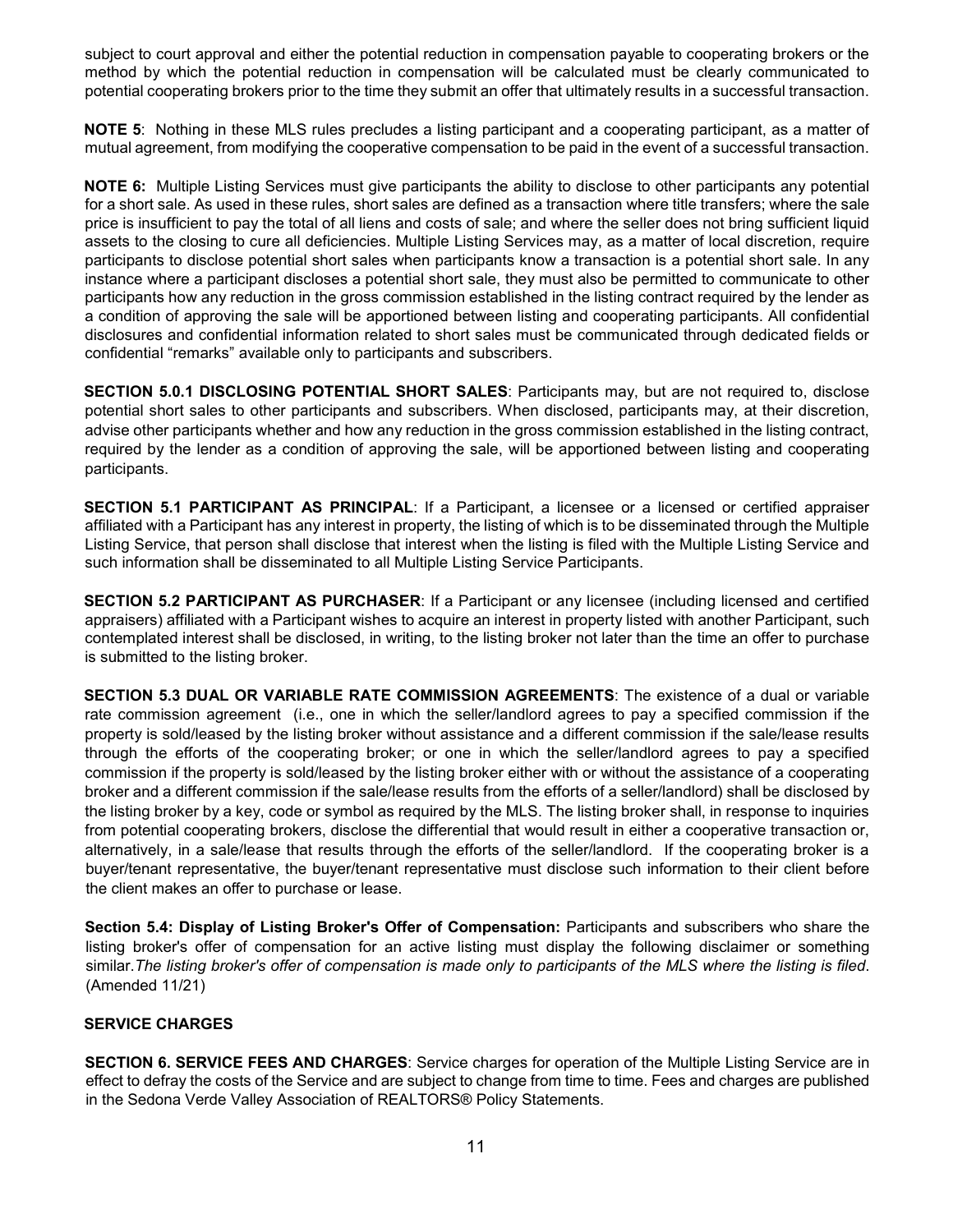(a) Initial Participation Fee: An applicant for participation in the Service shall pay an application fee as published in the SVVAR Policy Statements with such fee to accompany the application.

(b) Recurring Participation Fee: The quarterly participation fee of each Participant shall be an amount published in the SVVAR Policy Statements times each salesperson and licensed or certified appraiser who has access to and use of the Service, whether licensed as a broker, sales licensee, or licensed or certified appraiser who is employed by or affiliated as an independent contractor with such Participant. Payment of such fees shall be made on or before the fifteenth day of each quarter. Fees shall not be prorated.

However, MLSs must provide participants the option of a no-cost waiver of MLS fees, dues, and charges for any licensee or licensed or certified appraiser who can demonstrate subscription to a different MLS where the principal broker participates. MLSs may, at their discretion, require that broker participants to sign a certification for nonuse of its MLS services by their licensees, which can include penalties and termination of the waiver if violated.\* (Adopted 11/17/Amended 08/18) *\* Mandatory waiver provision is effective no later than 07/01/18..* 

#### **COMPLIANCE WITH RULES**

**SECTION 7. COMPLIANCE WITH RULES**: The following actions may be taken for noncompliance with the rules:

(a) For failure to pay any service charge or fee within one (1) month of the date due, and provided that at least ten (10) days' notice has been given, the Service shall be suspended until service charges and fees are paid in full.

(b) For failure to comply with any other rule, the provisions of Section 9 and 9.1 shall apply.

By becoming and remaining a participant or subscriber in this MLS, each participant and subscriber agrees to be subject to the rules and regulations and any other MLS governance provision. The MLS may, through the administrative and hearing procedures established in these rules, impose discipline for violations of the rules and other MLS governance provisions. Discipline that may be imposed may only consist of one or more of the following:

- a. letter of warning
- b. letter of reprimand
- c. attendance at MLS orientation or other appropriate courses or seminars which the participant or subscriber can reasonably attend taking into consideration cost, location, and duration
- d. appropriate, reasonable fine not to exceed \$15,000
- e. suspension of MLS rights, privileges, and services for not less than thirty (30) days nor more than one (1) year
- f. termination of MLS rights, privileges, and services with no right to reapply for a specified period not to exceed three (3) years.

**Note:** A participant (or user/subscriber, where appropriate) can be placed on probation. Probation is not a form of discipline. When a participant (or user/subscriber, where appropriate) is placed on probation the discipline is held in abeyance for a stipulated period of time not longer than one (1) year. Any subsequent finding of a violation of the MLS rules during the probationary period may, at the discretion of the Board of Directors, result in the imposition of the suspended discipline. Absent any subsequent findings of a violation during the probationary period, both the probationary status and the suspended discipline are considered fulfilled, and the individual's record will reflect the fulfillment. The fact that one or more forms of discipline are held in abeyance during the probationary period does not bar imposition of other forms of discipline which will not be held in abeyance. (Amended 05/14) (Approved by BOD 05/15)

**SECTION 7.1 APPLICABILITY OF RULES TO USERS AND/OR SUBSCRIBERS**: Non-principal brokers, sales licensees, appraisers and others authorized to have access to information published by the MLS are subject to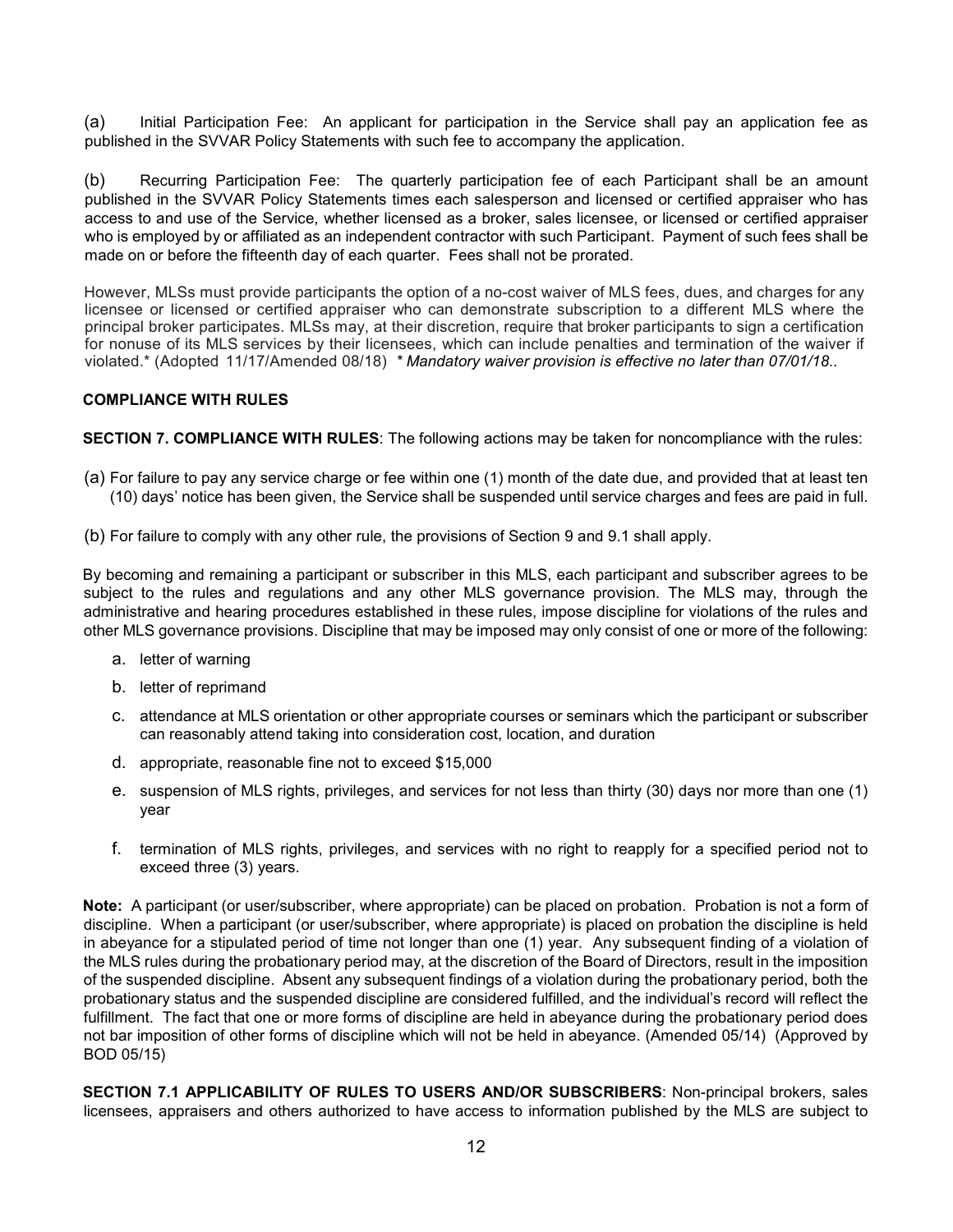these Rules and Regulations and may be disciplined for violations thereof provided that the user or subscriber has signed an agreement acknowledging that access to and use of the MLS information is contingent on compliance with the Rules and Regulations. Further, failure of any user or subscriber to abide by the Rules and/or any sanction imposed for violations thereof can subject the Participant to the same or other discipline. This provision does not eliminate the Participant's ultimate responsibility and accountability for all users or subscribers affiliated with the Participant.

# **MEETINGS**

**SECTION 8. MEETINGS OF MLS COMMITTEE**: The Multiple Listing Service Committee shall meet for the transaction of its business at a time and place to be determined by the Committee or at a call of the Chairperson.

**SECTION 8.1 MEETINGS OF MLS PARTICIPANTS**: The Committee may call meetings of the Participants in the Service to be known as meetings of the Multiple Listing Service.

**SECTION 8.2 CONDUCT OF THE MEETINGS**: The Chairperson or the Vice Chairperson shall preside at all meetings or, in their absence, a temporary Chairperson from the membership of the Committee shall be named by the Chairperson or, upon his failure to do so, by the Committee.

#### **ENFORCEMENT OF RULES OR DISPUTES**

**SECTION 9. CONSIDERATION OF ALLEGED VIOLATIONS**: The Committee shall give consideration to all written complaints having to do with violations of the Rules & Regulations.

**SECTION 9.1 VIOLATIONS OF RULES & REGULATIONS**: If the alleged offense is a violation of the rules & regulations of the Service and does not involve a charge of alleged unethical conduct or request for arbitration, it may be administratively considered and determined by the Multiple Listing Service Committee, and if a violation is determined, the Committee may direct the imposition of sanction, provided the recipient of such sanction may request a hearing before the Professional Standards Committee of the Association in accordance with the bylaws and rules and regulations of the Association of REALTORS® within twenty (20) days following receipt of the Committee's decision.

If, rather than conducting an administrative review, the Multiple Listing Service Committee has a procedure established to conduct hearings, the decision of the Multiple Listing Service Committee may be appealed to the Board of Directors of the Association of REALTORS® within twenty (20) days of the tribunal's decision being rendered. Alleged violations involving unethical conduct shall be referred to the Association's Grievance Committee for processing in accordance with the professional standards procedures of the Association. If the charge alleges a refusal to arbitrate, such charge shall be referred directly to the Board of Directors of the Association of REALTORS®.

**SECTION 9.2 COMPLAINTS OF UNETHICAL CONDUCT**: All other complaints of unethical conduct shall be referred by the Committee to the Executive Vice President of the Association of REALTORS® for appropriate action in accordance with the professional standards procedures established in the Association's Bylaws.

# **CONFIDENTIALITY OF MLS INFORMATION**

**SECTION 10. CONFIDENTIALITY OF MLS INFORMATION**: Any information provided by the Multiple Listing Service to the Participants shall be considered official information of the Service. Such information shall be considered confidential and exclusively for the use of the Participants and real estate licensees affiliated with such Participants and Participants who are licensed or certified by an appropriate state regulatory agency to engage in the appraisal of real property and licensed or certified appraisers affiliated with such Participants.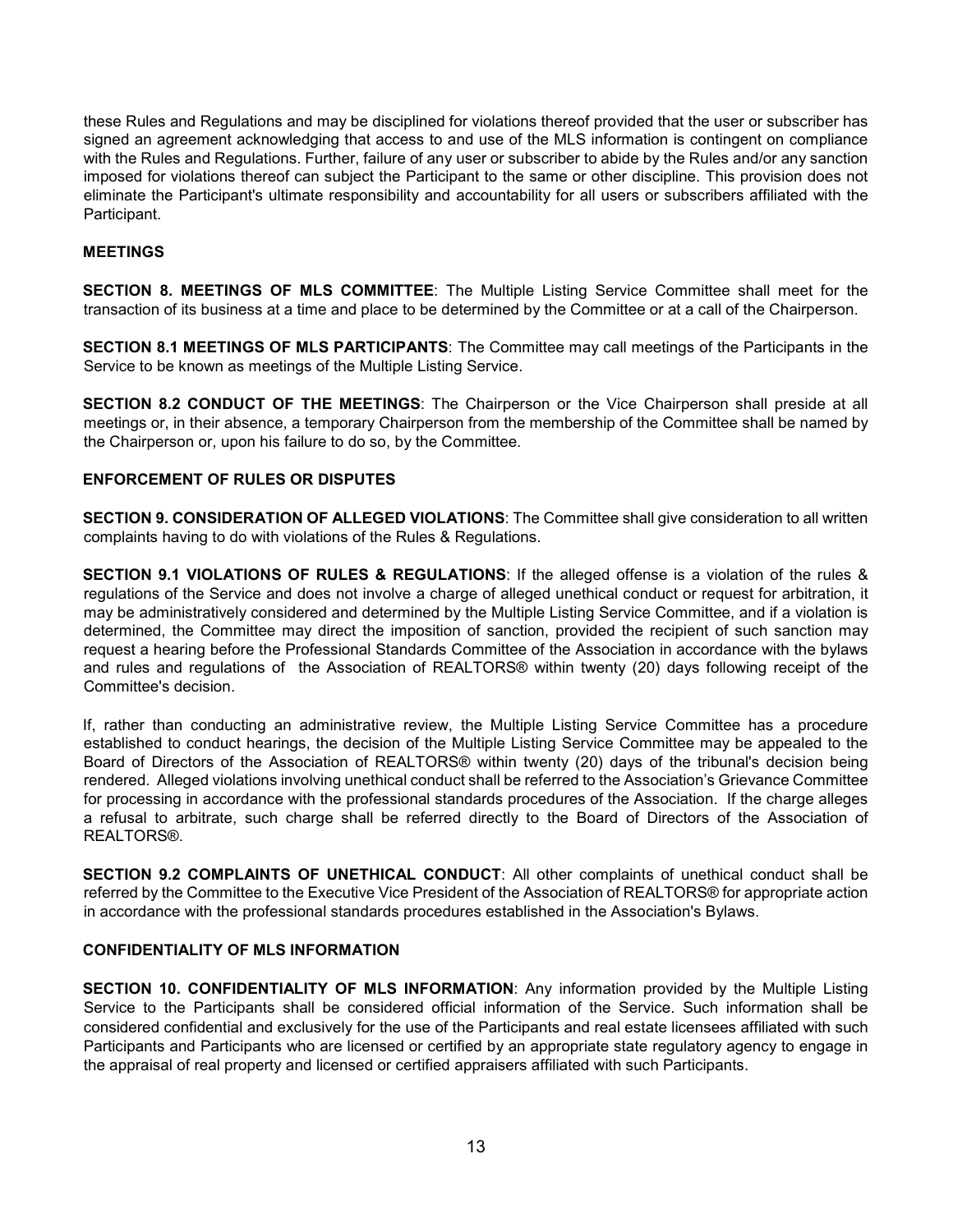**SECTION 10.1 MLS NOT RESPONSIBLE FOR ACCURACY OF INFORMATION**: The information published and disseminated by the Service is communicated verbatim, without change by the Service, as entered into the MLS System by the Participant. The Service does not verify such information provided and disclaims any responsibility for its accuracy. Each Participant agrees to hold the Service harmless against any liability arising from any inaccuracy or inadequacy of the information such Participant provides.

#### **OWNERSHIP OF MLS COMPILATION AND COPYRIGHTS**

**SECTION 11.** By the act of submitting of any property listing content to the MLS, the Participant represents that he has been authorized to license and also thereby does license authority for the MLS to include the property listing content in its copyrighted MLS compilation and also in any statistical report on comparables. Listing content includes, but is not limited to, photographs, images, graphics, audio and video recordings, virtual tours, drawings, descriptions, remarks, narratives, pricing information, and other details or information related to the listed property.

**SECTION 11.1** All right, title and interest in each copy of every Multiple Listing compilation created and copyrighted by the Sedona Verde Valley Association of REALTORS®, and in the copyrights therein, shall at all time remain vested in the Sedona Verde Valley Association of REALTORS®.

**SECTION 11.2** Each Participant shall be entitled to lease from the Sedona Verde Valley Association of REALTORS® a number of copies of each MLS compilation sufficient to provide the Participant and each person affiliated as a licensee (including licensed or certified appraisers) with such Participant with one copy of such compilation. The Participant shall pay for each such copy the rental fee set forth by the Sedona Verde Valley Association of REALTORS®. Participants shall acquire by such lease only the right to use the MLS compilations in accordance with these rules.

This section shall not be construed to require the Participant to lease a copy of the MLS compilation for any licensee (or licensed or certified appraiser) affiliated with the Participant who is engaged exclusively in a specialty of the real estate business other than listing, selling or appraising the types of properties which are required to be filed with the MLS and who does not, at any time, have access to or use of the MLS information or MLS facility of the Association.

The term MLS compilation, as used in Sections 11 and 12 herein, shall be construed to include any format in which property listing data is collected and disseminated to the Participants, including, but not limited to, bound book, loose-leaf binder, computer database, card file, or any other format whatever.

# **USE OF COPYRIGHTED MLS COMPILATIONS**

**SECTION 12. DISTRIBUTION**: Participants shall at all times maintain control over and responsibility for each copy of any MLS Compilation sold to them by the Association of REALTORS®, and shall not distribute any such copies to persons other than persons who are affiliated with such Participant as licensees or those individuals who are licensed or certified by an appropriate state regulatory agency to engage in the appraisal of real property. Use of information developed by or published by an Association Multiple Listing Service is strictly limited to the activities authorized under a Participant's licensure(s) or Certification and unauthorized uses are prohibited. Further, none of the foregoing is intended to convey "Participation", or "Membership" or any right of access to information developed by or published by an Association Multiple Listing Service where access to such information is prohibited by law.

**SECTION 12.1 DISPLAY**: Participants, and those persons affiliated as licensees with such Participants, shall be permitted to display the MLS Compilation to prospective purchasers only in conjunction with their ordinary business activities of attempting to locate ready, willing and able buyers for the properties described in said MLS Compilation.

**SECTION 12.2 REPRODUCTIONS**: Participants or their affiliated licensees shall not reproduce any MLS Compilation or any portion thereof except in the following limited circumstances: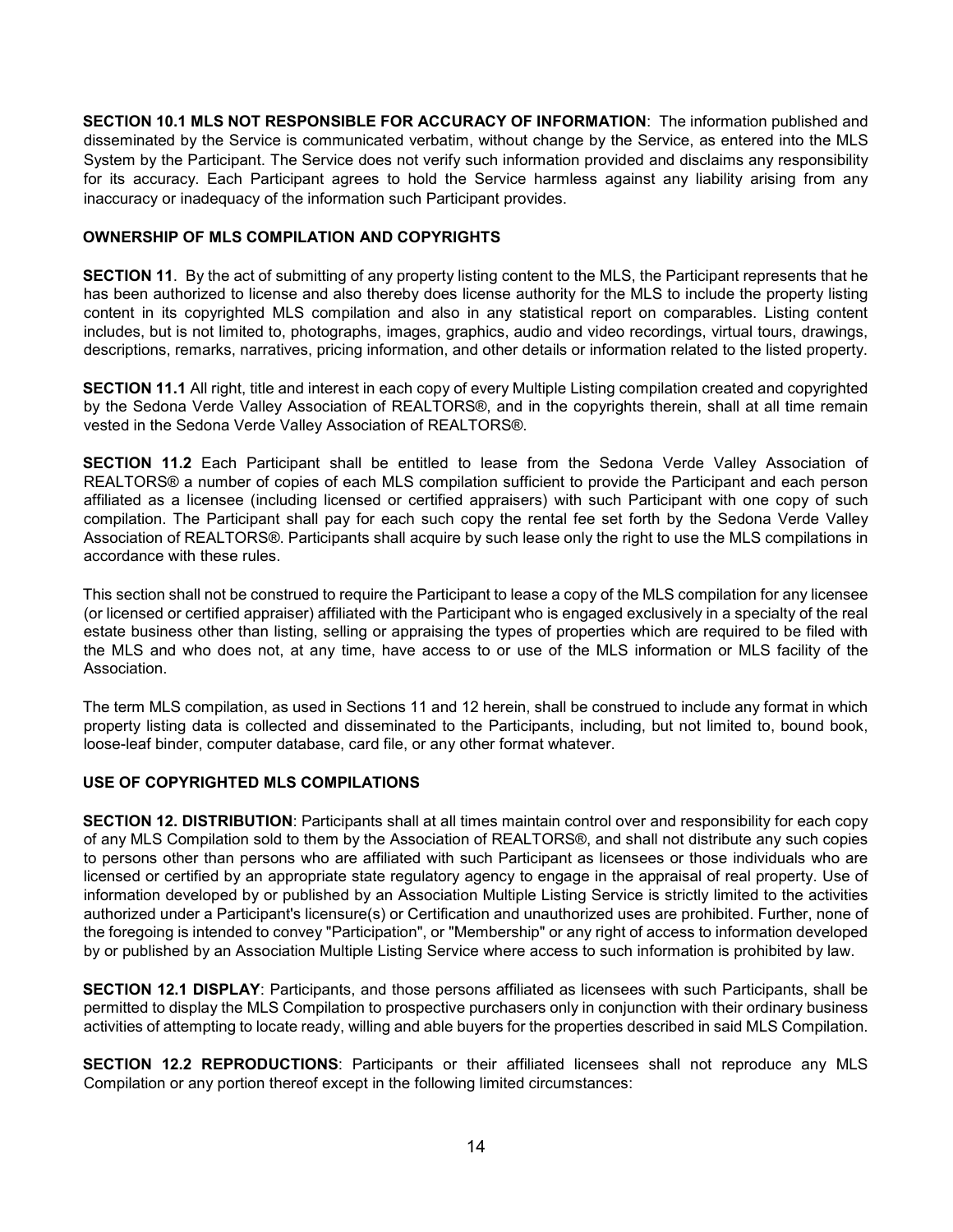Participants or their affiliated licensees may reproduce from the MLS Compilation, and distribute to prospective purchasers, a reasonable **\*** number of single copies of property listing data contained in the MLS Compilation which relate to any properties in which prospective purchasers are or may, in the judgment of the Participant or their affiliated licensees, be interested.

Reproductions made in accordance with this rule shall be prepared in such a fashion that the property listing data of properties other than that in which the prospective purchaser has expressed interest, or in which the Participant or the affiliated licensees are seeking to promote interest, does not appear on such reproduction.

Nothing contained herein shall be construed to preclude any Participant from utilizing, displaying, distributing or reproducing property listing sheets or other compilations of data pertaining exclusively to properties currently listed for sale with the Participant.

Any MLS information, whether provided in written or printed form, provided electronically, or provided in any other form or format, is provided for the exclusive use of the Participant and those licensees affiliated with the Participant who are authorized to have access to such information. Such information may not be transmitted, retransmitted or provided in any manner to any unauthorized individual, office or firm.

None of the foregoing shall be construed to prevent any individual legitimately in possession of current listing information, sold information, comparables, or statistical information from utilizing such information to support valuations on particular properties for clients and customers. Any MLS content in data feeds available to participants for real estate brokerage purposes must also be available to participants for valuation purposes, including automated valuations. MLSs must either permit use of existing data feeds, or create a separate data feed, to satisfy this requirement. MLSs may require execution of a third-party license agreement where deemed appropriate by the MLS. MLSs may require participants who will use such data feeds to pay the reasonably estimated costs incurred by the MLS in adding or enhancing its downloading capacity for this purpose. Information deemed confidential may not be used as supporting documentation. Any other use of such information is unauthorized and prohibited by these rules and regulations. (Amended 05/14) (Approved by BOD 05/15) (Updated 04/16)

**\*** It is intended that the Participant be permitted to provide prospective purchasers with data relating to properties which the prospective purchaser has a bona fide interest in purchasing or in which the Participant is seeking to promote interest. The term "reasonable", as used herein, should therefore be construed to permit only limited reproduction of property listing data intended to facilitate the prospective purchaser's decision-making process in the consideration of a purchase. Factors which shall be considered in deciding whether reproductions made are consistent with this intent, and thus "reasonable" in number, shall include, but are not limited to, the total number of listings in the MLS Compilation, how closely the types of properties contained in such listings accord with the prospective purchaser's expressed desires and ability to purchase, whether the reproductions were made on a selective basis, and whether the type of properties contained in the property listing data is consistent with a normal itinerary of properties which would be shown to the prospective purchaser.

#### **USE OF MLS INFORMATION**

**SECTION 13. LIMITATION ON USE OF MLS INFORMATION**: Use of information from the MLS Compilation of current listing information, from the Association's "Statistical Report", or from any "sold" or "comparable" report of the Association or MLS for public mass-media advertising by an MLS Participant or in other public representations may not be prohibited.

However, any print or non-print forms of advertising or other forms of public representations based in whole or in part on information supplied by the Association or its MLS must clearly demonstrate the period of time over which such claims are based and must include the following, or substantially similar, notice:

"Based on information from the Sedona Verde Valley Association of REALTORS® Multiple Listing Service (MLS) for the period (date) through (date)."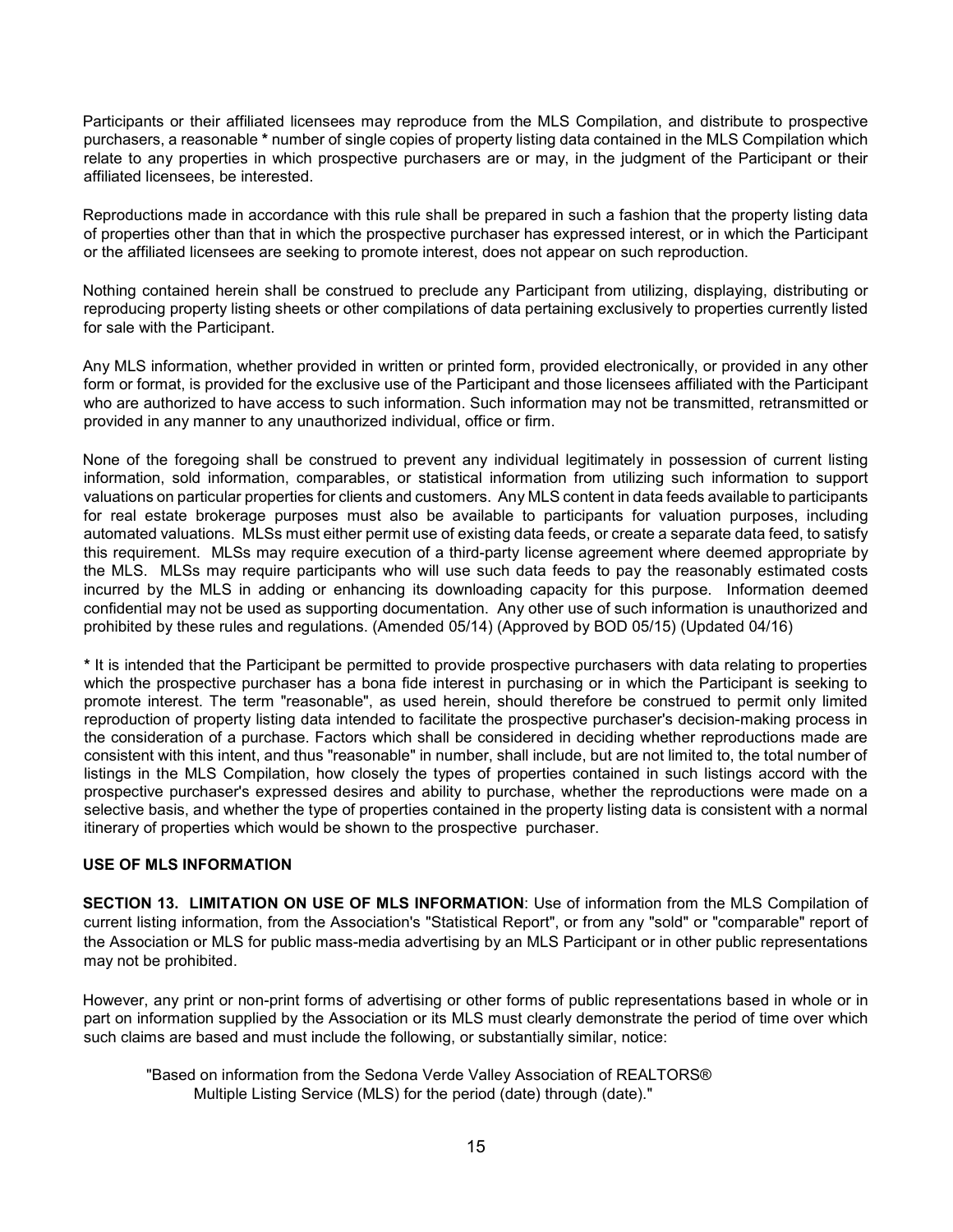#### **CHANGES IN RULES AND REGULATIONS**

**SECTION 14. CHANGES IN RULES AND REGULATIONS**: Amendments to the Rules and Regulations of the Service shall be by 2/3 vote of the members of the Multiple Listing Service Committee, subject to the approval by the Board of Directors of the Sedona Verde Valley Association of REALTORS®.

#### **ORIENTATION**

**SECTION 15. ORIENTATION**: Any applicant for MLS participation and any licensee (including licensed or certified appraisers) affiliated with an MLS participant who has access to and use of MLS-generated information shall complete an orientation program of no more than eight (8) classroom hours devoted to the MLS rules and regulations and computer training related to MLS information entry and retrieval and the operation of the MLS within sixty (60) days after access has been provided.

Participants and subscribers may be required, at the discretion of the MLS, to complete additional training of not more than four (4) classroom hours in any twelve (12) month period when deemed necessary by the MLS to familiarize participants and subscribers with system changes or enhancements and/or changes to MLS rules or policies. Participants and subscribers must be given the opportunity to complete any mandated orientation and additional training remotely. (Amended 11/17)

#### **KEYBOX SYSTEM** (Changes Approved by BOD 02/16)

**SECTION 16. KEYBOX SYSTEM:** A common electronic keybox system is available for voluntary use by participants. Use of the common system shall be governed by the following:

**SECTION 16.1 OPERATIONS OF THE KEYBOX SYSTEM**: The keybox system shall be an activity of the Sedona Verde Valley Association of REALTORS® (SVVAR). All REALTORS®, non-principal brokers, sales licensees and licensed and certified appraisers affiliated with a REALTOR® shall be eligible to hold a key subject to their execution of a lease agreement with the Association and according to Section 1400 of the Sedona Verde Valley Association of REALTORS® Policy Statements.

**SECTION 16.1.1 LEASE OF KEYBOXES**. The keybox system includes leasing keyboxes for an annual fee. Only REALTORS®, non-principal brokers, and sales licensees affiliated with a REALTOR® shall be eligible to lease a keybox subject to payment of the annual keybox lease fee. SVVAR does not offer the service of programming or de-programming keyboxes owned by SVVAR members as SVVAR is a "lease-only" agreement.

**SECTION 16.2 NON-PRINCIPAL BROKERS, SALES LICENSEES, LICENSED AND CERTIFIED APPRAISERS:** In the case of non-principal brokers, sales licensees and licensed or certified appraisers, the lease agreement shall be cosigned by the Designated REALTOR® or the office's broker of record.

**SECTION 16.3 LEASE AGREEMENT**: The ActiveKEY Sub-Lease Agreement and the eKEY Keyholder Lease Agreement shall spell out the responsibilities of the parties, which by signing said lease, the lessee acknowledges having read.

**SECTION 16.4 USE OF KEYBOX SYSTEM BY AFFILIATE MEMBERS**: The Association may, at its discretion, lease keys to Affiliate members actively engaged in recognized fields of real estate practice or in related fields such as pest control, appraisers and home inspectors licensed by the state. In such instances the lease agreement shall be signed by the key holder and by a principal of the partnership, corporation or firm employing such affiliate. Affiliate members will be charged the monthly key lease fee incurred by the Association.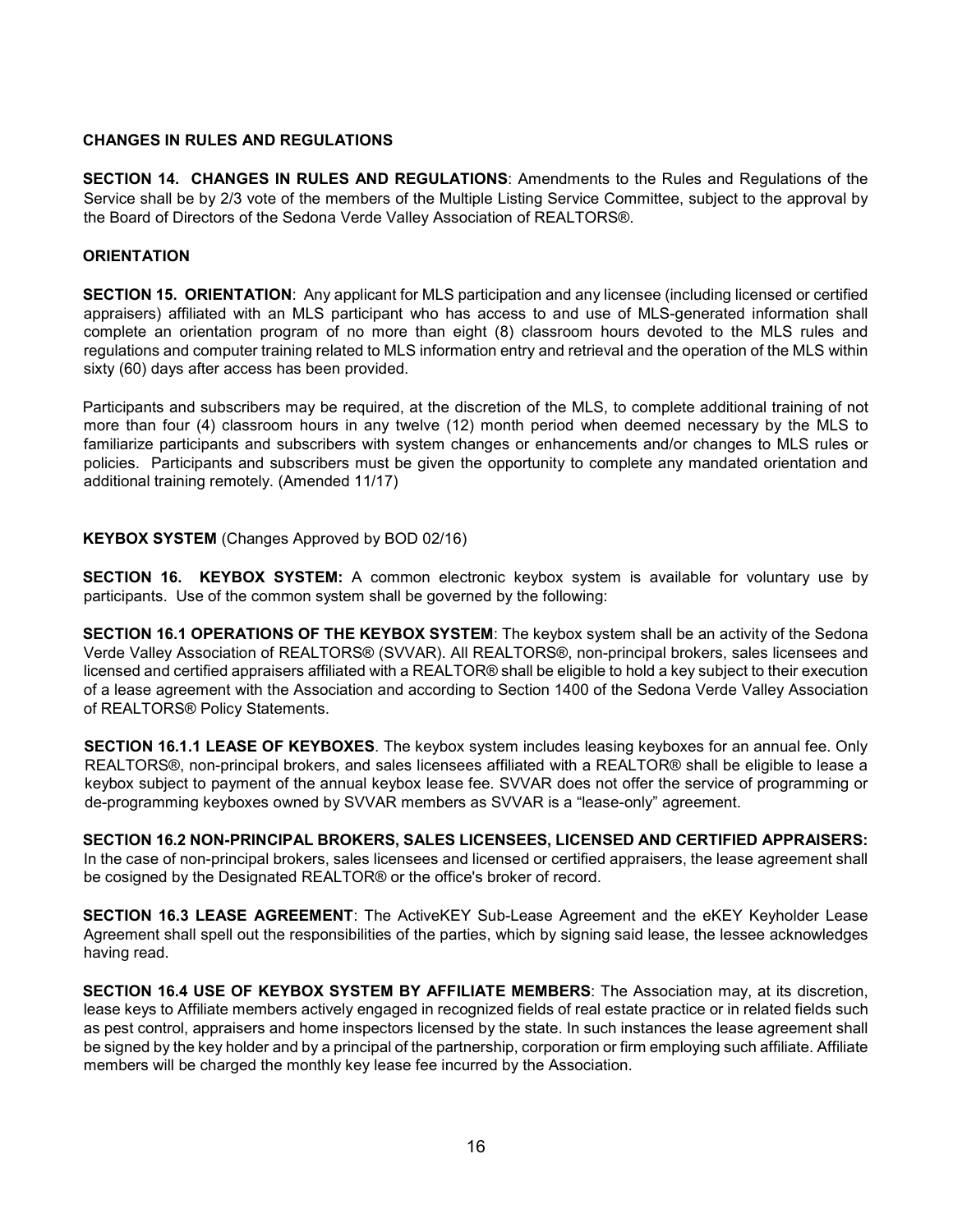**SECTION 16.5 RECORD MAINTENANCE**: The Sedona Verde Valley Association of REALTORS® (SVVAR) shall be responsible for maintaining records of all keys and keyboxes issued and in inventory. An annual audit of all keys and keyboxes issued and in inventory shall be conducted by actual physical inventory or by a signed statement of the key holder and the designated broker or broker of record and in the case of an affiliate member by the principal, partner or corporate officer of the key holder's firm. Such signed statements shall attest to the fact that the key is currently in the possession of the key holder. Leased keyboxes not returned to SVVAR will be invoiced at full cost to the Broker or Agent who leased the keybox.

**SECTION 16.6 FEES**: Fees shall be charged in accordance with the Keyholder and Keybox Lease Agreements and that from time to time may be amended.

**SECTION 16.7 OWNER AUTHORIZATION**: Use of the common keybox system shall require the written authorization of the owner. Keyboxes shall be removed immediately upon the expiration of the listing agreement or recordation of the transaction.

**SECTION 16.8 NOTIFICATION OF LOST AND/OR STOLEN KEYS AND KEYBOXES**: Key holders and their cosignatories are jointly obligated and responsible for immediately notifying the Association of lost, stolen or otherwise unaccountable keys or keyboxes.

**SECTION 16.9 SIGN-IN SHEET**: With the implementation of the SUPRA electronic keybox system, participants who use the common keybox system on a property filed with the service are no longer required to provide a Sign-In Sheet.

**SECTION 16.10 LOCK BOX SECURITY REQUIREMENTS**: For the purpose of being eligible for coverage under NAR's blanket Errors and Omission Insurance Program, in addition to the above Sections, the MLS and the Association do hereby adopt the Lock Box Security Requirements in "Part Two: Policies – Item H – Lockbox/Key Repositories – Section 2" of the current NAR Handbook On Multiple Listing Policy and all amendments that from time to time may be made a part of the Section.

# **SECTION 17. INTERNET DATA EXCHANGE ("IDX")**

# **Section 17 IDX Defined**

IDX affords MLS participants the ability to authorize limited electronic display and delivery of their listings by other participants via the following authorized mediums under the participant's control: websites, mobile apps, and audio devices. As used throughout these rules, "display" includes "delivery" of such listings. (Amended 5/17)

# **Section 17.1 Authorization**

Participants' consent for display of their listings by other participants pursuant to these rules and regulations is presumed unless a participant affirmatively notifies the MLS that the participant refuses to permit display (either on a blanket or on a listing-by-listing basis). If a participant refuses on a blanket basis to permit the display of that participant's listings, that participant may not download, frame or display the aggregated MLS data of other participants. Even where participants have given blanket authority for other participants to display their listings on IDX sites, such consent may be withdrawn on a listing-by-listing basis where the seller has prohibited all Internet display. (Amended 5/12)

# **Section 17.2 Participation**

Participation in IDX is available to all MLS participants who are REALTORS<sup>®</sup> who are engaged in real estate brokerage and who consent to display of their listings by other participants. (Amended 11/09)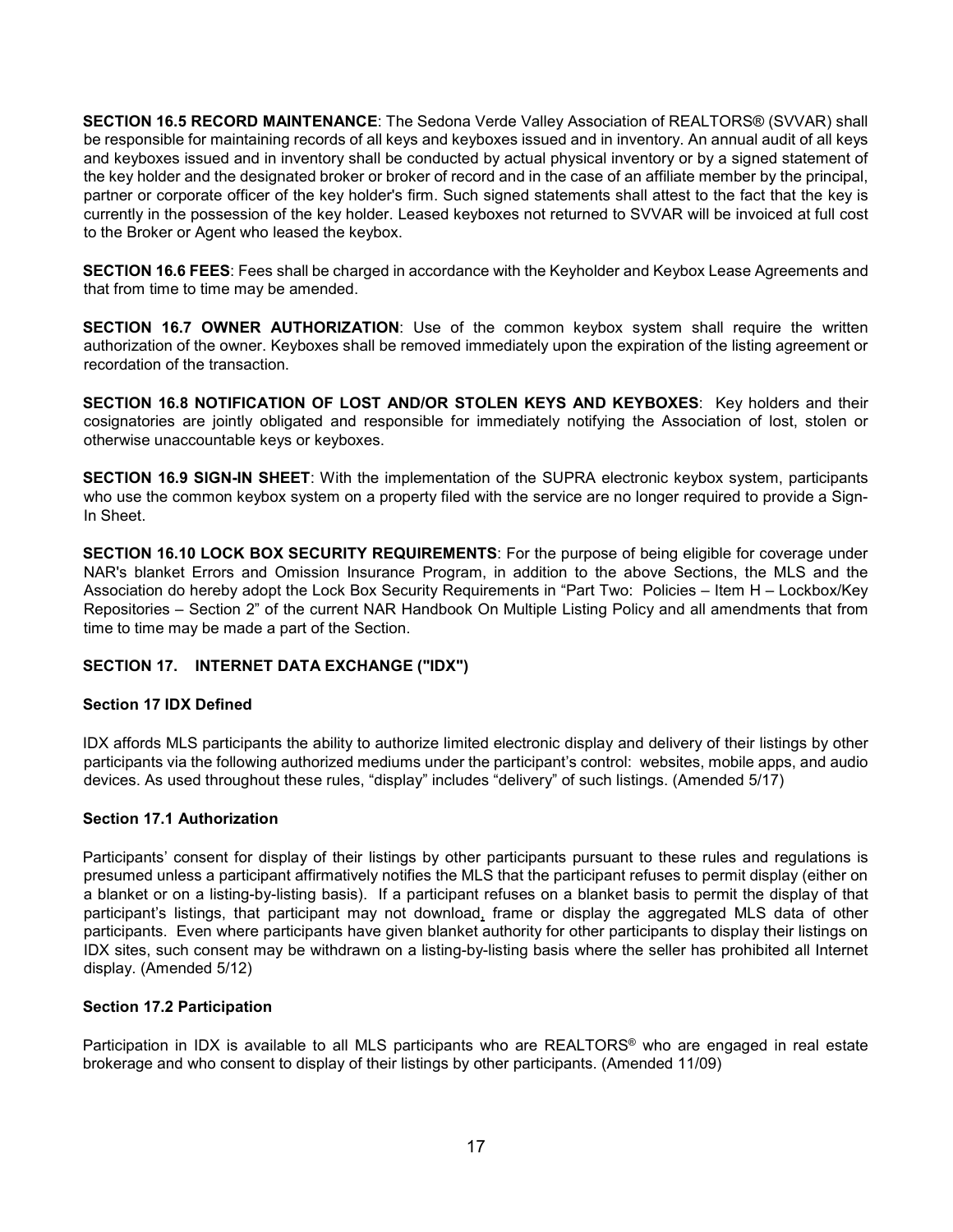# **Section 17.2.1**

Participants must notify the MLS of their intention to display IDX information and must give the MLS direct access for purposes of monitoring/ensuring compliance with applicable rules and policies. (Amended 5/12)

# **Section 17.2.2**

MLS participants may not use IDX-provided listings for any purpose other than display as provided for in these rules. This does not require participants to prevent indexing of IDX listings by recognized search engines. (Amended 5/12)

# **Section 17.2.3**

Listings, including property addresses, can be included in IDX displays except where a seller has directed their listing brokers to withhold their listing or the listing's property address from all display on the Internet (including, but not limited to, publicly-accessible websites or VOWs) or other electronic forms of display or distribution. (Amended 5/17)

# **Section 17.2.4**

Participants may select the listings they choose to display through IDX based only on objective criteria including, but not limited to, factors such as geography or location ("uptown," "downtown," etc.), list price, type of property (e.g., condominiums, cooperatives, single-family detached, multi-family), cooperative compensation offered by listing brokers, type of listing (e.g., exclusive right-to-sell or exclusive agency), or the level of service being provided by the listing firm. Selection of listings displayed through IDX must be independently made by each participant. (Amended 05/17)

# **Section 17.2.5**

Participants must refresh all MLS downloads and IDX displays automatically fed by those downloads at least once every 12 hours. (Amended 11/14) (Approved by BOD 05/15)

# **Section 17.2.6**

Except as provided in the IDX policy and these rules, an IDX site or a participant or user operating an IDX site or displaying IDX information as otherwise permitted may not distribute, provide, or make any portion of the MLS database available to any person or entity. (Amended 5/12)

# **Section 17.2.7**

Any IDX display controlled by a participant must clearly identify the name of the brokerage firm under which they operate in a readily visible color and typeface. For purposes of the IDX policy and these rules, "control" means the ability to add, delete, modify and update information as required by the IDX policy and MLS rules. (Amended 5/12)

# **Section 17.2.8**

Any IDX display controlled by a participant or subscriber that

a. allows third-parties to write comments or reviews about particular listings or displays a hyperlink to such comments or reviews in immediate conjunction with particular listings, or

b. displays an automated estimate of the market value of the listing (or hyperlink to such estimate) in immediate conjunction with the listing,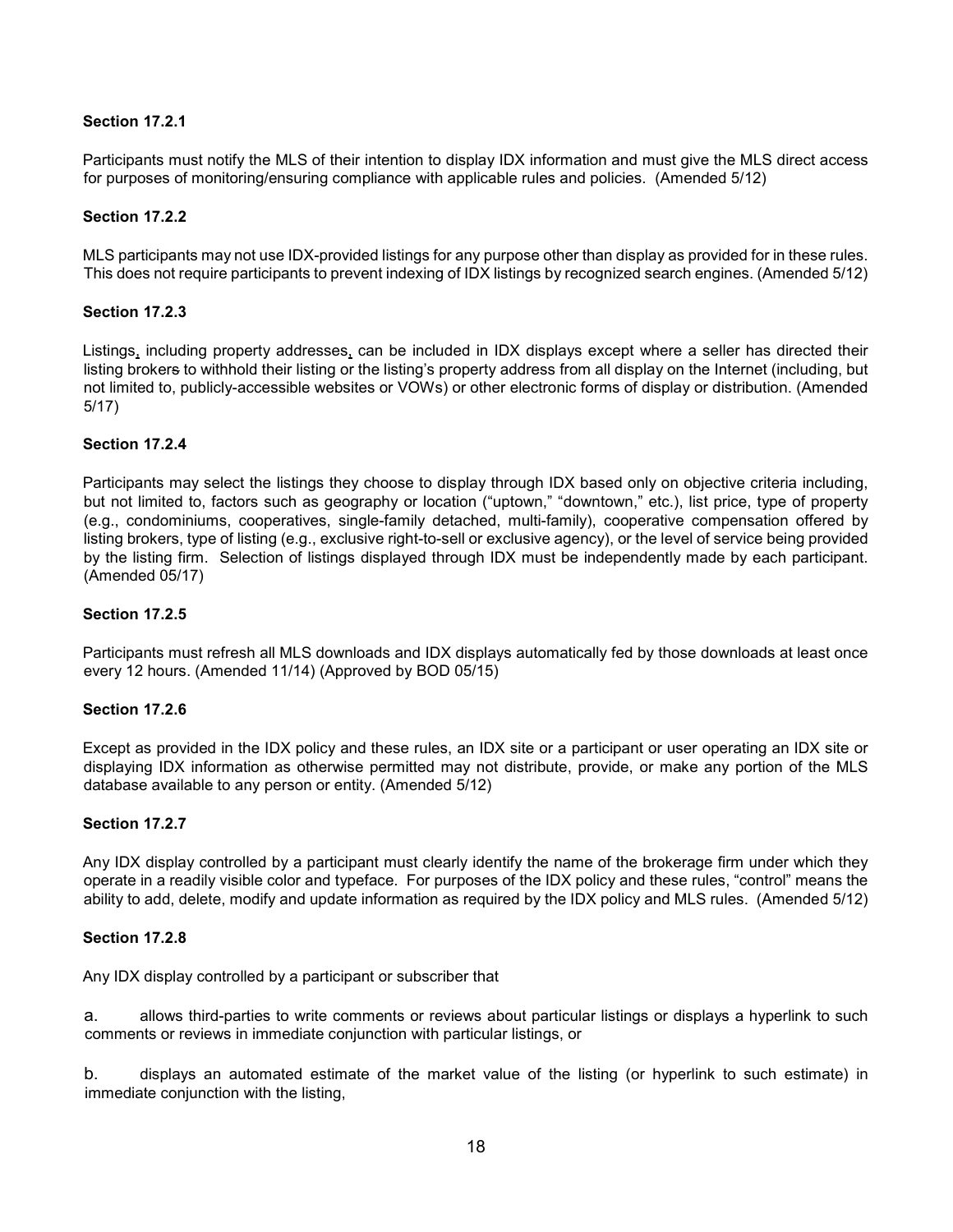either or both of those features shall be disabled or discontinued for the seller's listings at the request of the seller. The listing broker or agent shall communicate to the MLS that the seller has elected to have one or both of these features disabled or discontinued on all displays controlled by participants'. Except for the foregoing and subject to Section 17.2.9, a participant's IDX display may communicate the participant's professional judgment concerning any listing. Nothing shall prevent an IDX display from notifying its customers that a particular feature has been disabled at the request of the seller. (Amended 5/12)

# **Section 17.2.9**

Participants shall maintain a means (e.g., e-mail address, telephone number) to receive comments about the accuracy of any data or information that is added by or on behalf of the participant beyond that supplied by the MLS and that relates to a specific property. Participants shall correct or remove any false data or information relating to a specific property upon receipt of a communication from the listing broker or listing agent for the property explaining why the data or information is false. However, participants shall not be obligated to remove or correct any data or information that simply reflects good faith opinion, advice, or professional judgment. (Amended 5/12)

# **Section 17.2.10**

An MLS Participant (or where permitted locally, an MLS Subscriber) may co-mingle the listings of other brokers received in an IDX feed with listings available from other MLS IDX feeds, provided all such displays are consistent with the IDX rules, and the MLS Participant (or MLS Subscriber) holds participatory rights in those MLSs. As used in this policy, "co-mingling" means that consumers are able to execute a single property search of multiple IDX data feeds resulting in the display of IDX information from each of the MLSs on a single search results page; and that Participants may display listings from each IDX feed on a single webpage or display. (Adopted 11/14) (Approved by BOD 05/15)

# **Section 17.2.11**

Participants shall not modify or manipulate information relating to other participants' listings. MLS participants may augment their IDX displays of MLS data with applicable property information from other sources to appear on the same webpage or display, clearly separated from the data supplied by the MLS. The source(s) of the information must be clearly identified in the immediate proximity to such data. This requirement does not restrict the format of MLS data display or display of fewer than all of the available listings or fewer authorized fields. (Eff. 01/2016) (App. by Board 02/23/2016).

# **Section 17.2.12**

All listings displayed pursuant to IDX shall identify the listing firm in a reasonably prominent location and in a readily visible color and typeface not smaller than the median used in the display of listing data.\* (Amended 05/17)

\* Displays of minimal information (e.g., "thumbnails", text messages, "tweets", etc., of two hundred [200] characters or less) are exempt from this requirement but only when linked directly to a display that includes all required disclosures. For audio delivery of listing content, all required disclosures must be subsequently delivered electronically to the registered consumer performing the property search or linked to through the devices application. Amended 5/17)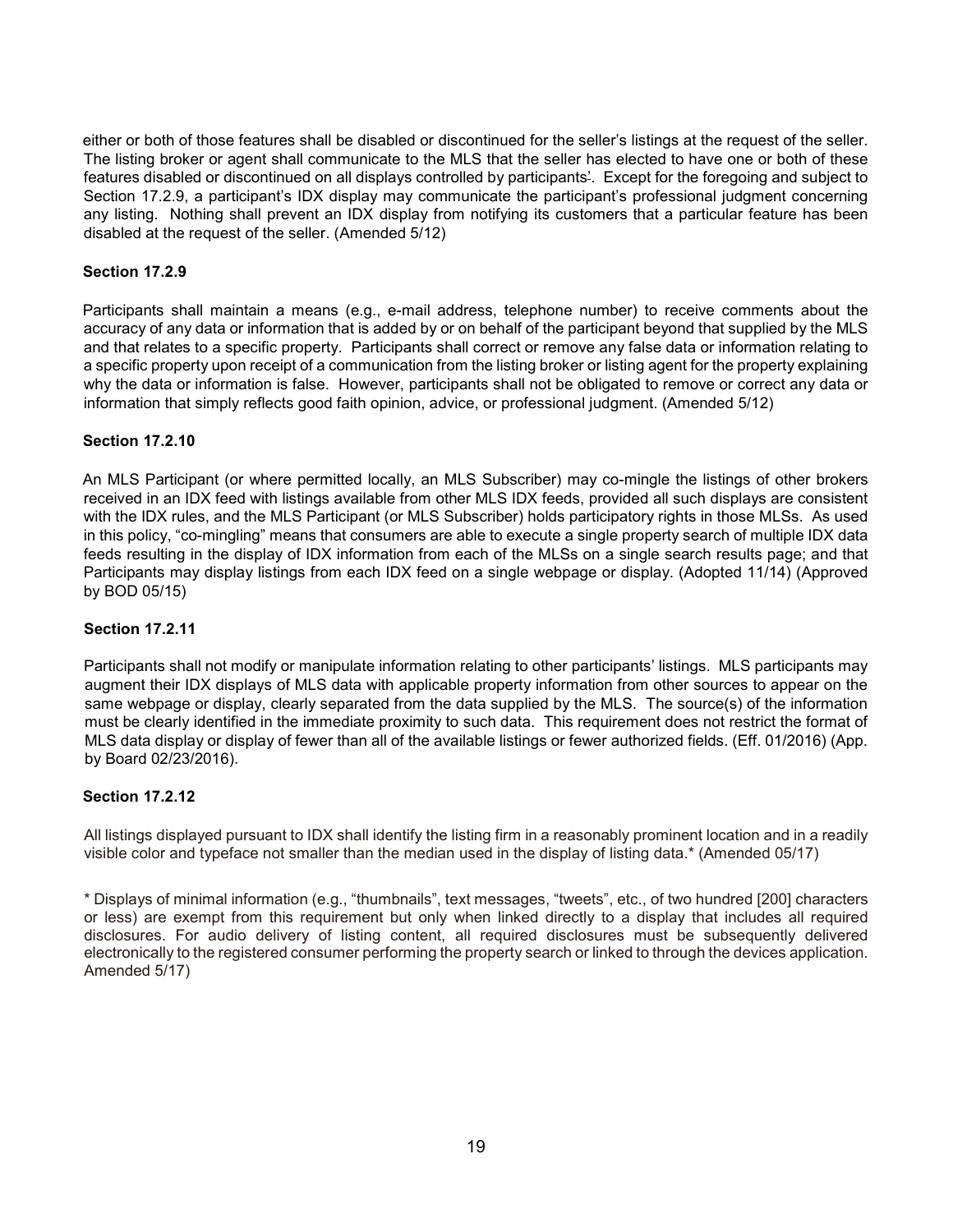#### **Section 17.3 Display**

Display of listing information pursuant to IDX is subject to the following rules:

**Note:** All of the following rules are optional but, if adopted, cannot be modified. Select those rules which apply to your IDX program and number the sections accordingly.

#### **Section 17.3.1**

Listings displayed pursuant to IDX shall contain only those fields of data designated by the MLS. Display of all other fields (as determined by the MLS) is prohibited. Confidential fields intended only for other MLS participants and users (e.g., cooperative compensation offers, showing instructions, property security information, etc.) may not be displayed. (Amended 05/12)

#### **Section 17.3.1.1**

The type of listing agreement (e.g., exclusive right to sell, exclusive agency, etc.) may not be displayed. (Amended 5/12)

#### **Section 17.3.2**  (Deleted per NAR 01/2016)

#### **Section 17.3.3**

(moved to Section 17.2.12 and classified as Mandatory 05/17)

#### **Section 17.3.4**

All listings displayed pursuant to IDX shall identify the listing firm, and the email or phone number provided by the listing participant in a reasonably prominent location and in a readily visible color and typeface not smaller than the median used in the display of listing data. (Amended 11/21)

#### **Section 17.3.5**

Non-principal brokers and sales licensees affiliated with IDX participants may display information available through IDX on their own websites subject to their participant's consent and control and the requirements of state law and/or regulation.

#### **Section 17.3.6**

Deleted November 2006.

#### **Section 17.3.7**

All listings displayed pursuant to IDX shall show the MLS as the source of the information. Displays of minimal information (e.g. "thumbnails", text messages, "tweets", etc., of two hundred (200) characters or less are exempt from this requirement but only when linked directly to a display that includes all required disclosures. (Amended 5/12)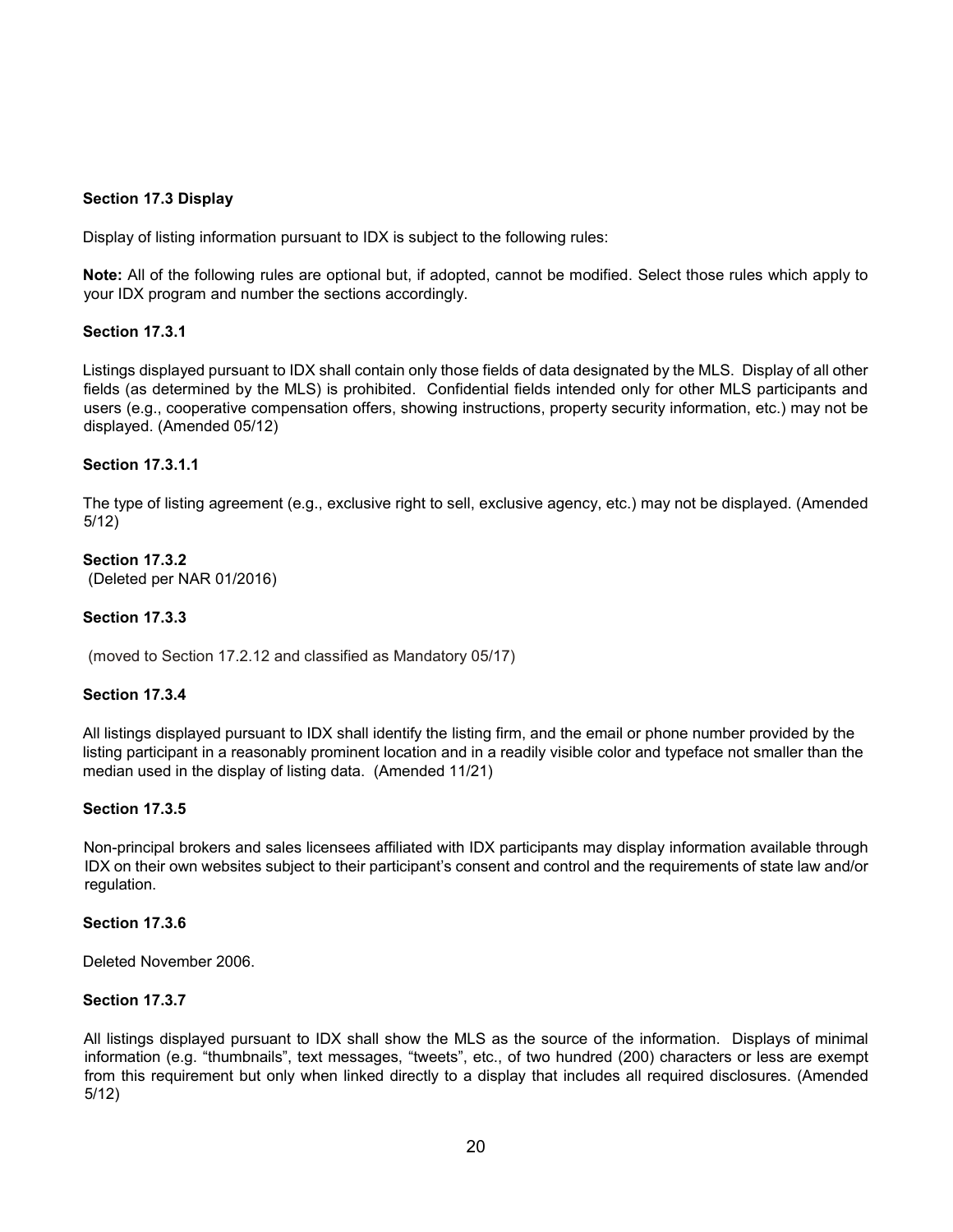# **Section 17.3.8**

Participants (and their affiliated licensees, if applicable) shall indicate on their websites that IDX information is provided exclusively for consumers' personal, non-commercial use, that it may not be used for any purpose other than to identify prospective properties consumers may be interested in purchasing, and that the data is deemed reliable but is not guaranteed accurate by the MLS. The MLS may, at its discretion, require use of other disclaimers as necessary to protect participants and/or the MLS from liability. Displays of minimal information (e.g. "thumbnails", text messages, "tweets", etc., of two hundred (200) characters or less are exempt from this requirement but only when linked directly to a display that includes all required disclosures. (Amended 5/12)

# **Section 17.3.9**

The data consumers can retrieve or download in response to an inquiry shall be determined by the MLS but in no instance shall be limited to fewer than five hundred (500) listings or fifty percent (50%) of the listings available for IDX display, whichever is fewer. (Amended 11/17)

#### **Section 17.3.10**

The right to display other participants' listings pursuant to IDX shall be limited to a participant's office(s) holding participatory rights in this MLS.

# **Section 17.3.11**

Listings obtained through IDX feeds from REALTOR® Association MLSs where the MLS Participant holds participatory rights must be displayed separately from listings obtained from other sources. Listings obtained from other sources (e.g., from other MLSs, from non-participating brokers, etc.) must display the source from which each such listing was obtained. Displays of minimal information (e.g., "thumbnails", text messages, "tweets", etc., of two hundred [200] characters or less) are exempt from this requirement but only when linked directly to a display that includes all required disclosures. (Amended 11/14)

**Section 17.3.12:** Participants may select the listings they choose to display through IDX based only on objective criteria including, but not limited to, factors such as geography or location ("uptown," "downtown," etc.), list price, type of property (e.g., condominiums, cooperatives, single-family detached, multi-family), or type of listing (e.g., exclusive right-to-sell or exclusive agency). Selection of listings displayed through IDX must be independently made by each participant. (Amended 11/21)

Note: An MLS Participant (or where permitted locally, an MLS Subscriber) may co-mingle the listings of other brokers received in an IDX feed with listings available from other MLS IDX feeds, provided all such displays are consistent with the IDX rules, and the MLS Participant (or MLS Subscriber) holds participatory rights in those MLSs. As used in this policy, "co-mingling" means that consumers are able to execute a single property search of multiple IDX data feeds resulting in the display of IDX information from each of the MLSs on a single search results page; and that Participants may display listings from each IDX feed on a single webpage or display. (Adopted 11/14) (Approved by BOD 05/15)

Display of expired, withdrawn, and sold listings\* is prohibited. (Amended 11/15) (Approved by Board 02/16)

\* Note: If "sold" information is publicly accessible, display of "sold" listings may not be prohibited. (Adopted 11/14) (Approved by BOD 05/15)

# **Section 17.3.13**

Display of seller's(s') and/or occupant's(s') name(s), phone number(s), and e-mail address(es) is prohibited.

# **Section 17.3.14**

An alleged violation of the IDX rules will be processed consistent with the procedures in Section 9 and 9.1. Providing an MLS password to an unauthorized recipient is a serious violation, punishable by a fine of \$1,000.00 for such violation.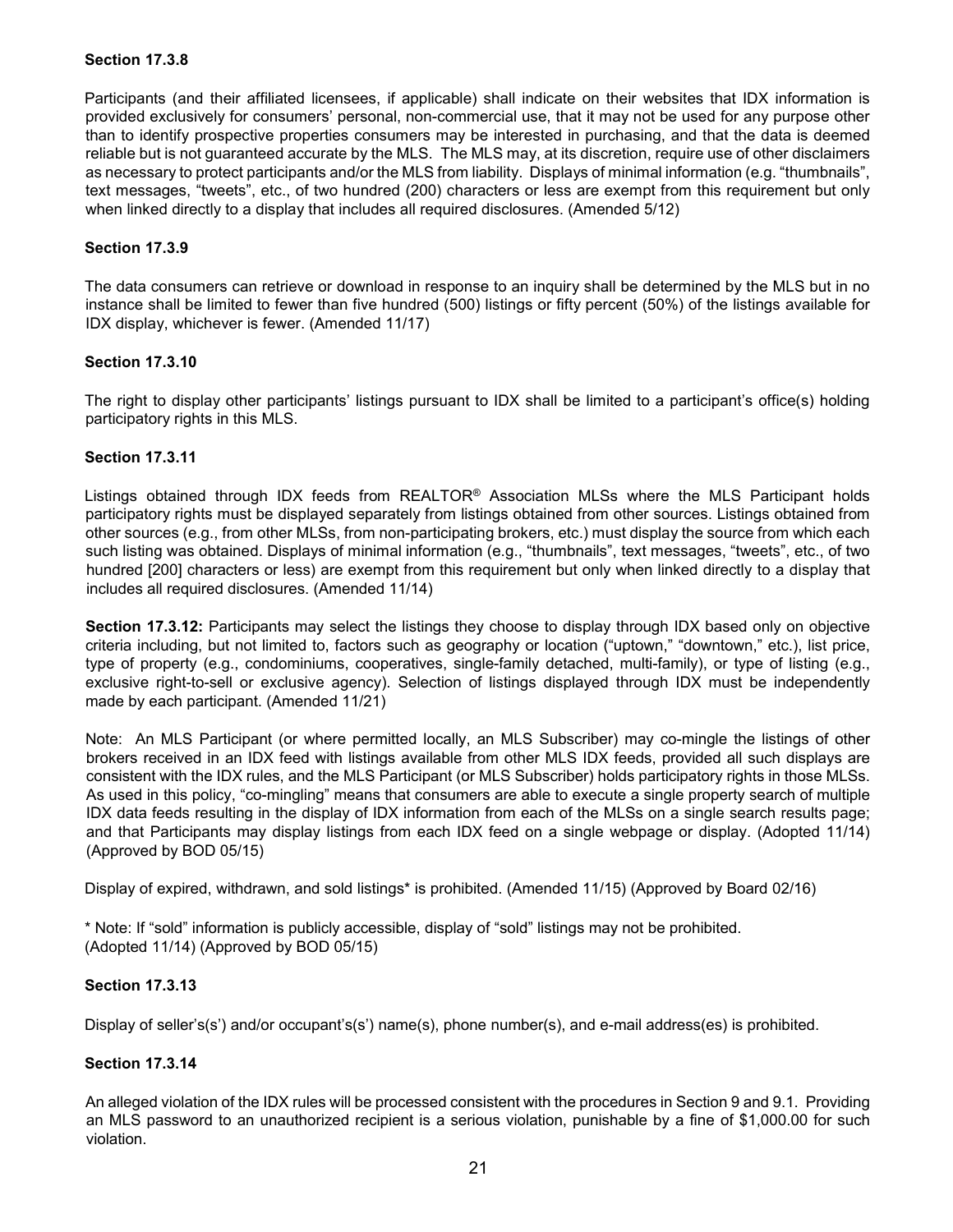# **Section 17.3.15**

Deceptive or misleading advertising (including co-branding) on pages displaying IDX-provided listings is prohibited. For purposes of these rules, co-branding will be presumed not to be deceptive or misleading if the participant's logo and contact information is larger than that of any third party. (Adopted 11/09)

# **Section 17.4 Service Fees and Charges**

Service fees and charges for participation in IDX shall be as established annually by the Board of Directors. (Amended 5/05)

# **SECTION 18. VIRTUAL OFFICE WEBSITE ("VOW")**

**Section 18.1** (a): A Virtual Office Website ("VOW") is a Participant's Internet website, or a feature of a Participant's website, through which the Participant is capable of providing real estate brokerage services to consumers with whom the Participant has first established a broker-consumer relationship (as defined by state law) where the consumer has the opportunity to search MLS Listing Information, subject to the Participant's oversight, supervision, and accountability. A non-principal broker or sales licensee affiliated with a Participant may, with his or her Participant's consent, operate a VOW. Any VOW of a non-principal broker or sales licensee is subject to the Participant's oversight, supervision, and accountability.

(b) As used in Section 18 of these Rules, the term "Participant" includes a Participant's affiliated non-principal brokers and sales licensees – except when the term is used in the phrases "Participant's consent" and "Participant's oversight, supervision, and accountability". References to "VOW" and "VOWs" include all VOWs, whether operated by a Participant, by a non-principal broker or sales licensee, or by an Affiliated VOW Partner ("AVP") on behalf of a Participant.

(c) "Affiliated VOW Partner" ("AVP") refers to an entity or person designated by a Participant to operate a VOW on behalf of the Participant, subject to the Participant's supervision, accountability and compliance with the VOW Policy. No AVP has independent participation rights in the MLS by virtue of its right to receive information on behalf of a Participant. No AVP has the right to use MLS Listing Information except in connection with operation of a VOW on behalf of one or more Participants. Access by an AVP to MLS Listing Information is derivative of the rights of the Participant on whose behalf the AVP operates a VOW.

(d) As used in Section 18 of these Rules, the term "MLS Listing Information" refers to active listing information and sold data provided by Participants to the MLS and aggregated and distributed by the MLS to Participants.

**Section 18.2** (a): The right of a Participant's VOW to display MLS Listing Information is limited to that supplied by the MLS(s) in which the Participant has participatory rights. However, a Participant with offices participating in different MLSs may operate a master website with links to the VOWs of the other offices.

(b) Subject to the provisions of the VOW Policy and these Rules, a Participant's VOW, including any VOW operated on behalf of a Participant by an AVP, may provide other features, information, or functions, e.g. Internet Data Exchange ("IDX").

(c) Except as otherwise provided in the VOW Policy or in these Rules, a Participant need not obtain separate permission from other MLS Participants whose listings will be displayed on the Participant's VOW.

**Section 18.3** (a): Before permitting any consumer to search for or retrieve any MLS Listing Information on his or her VOW, the Participant must take each of the following steps: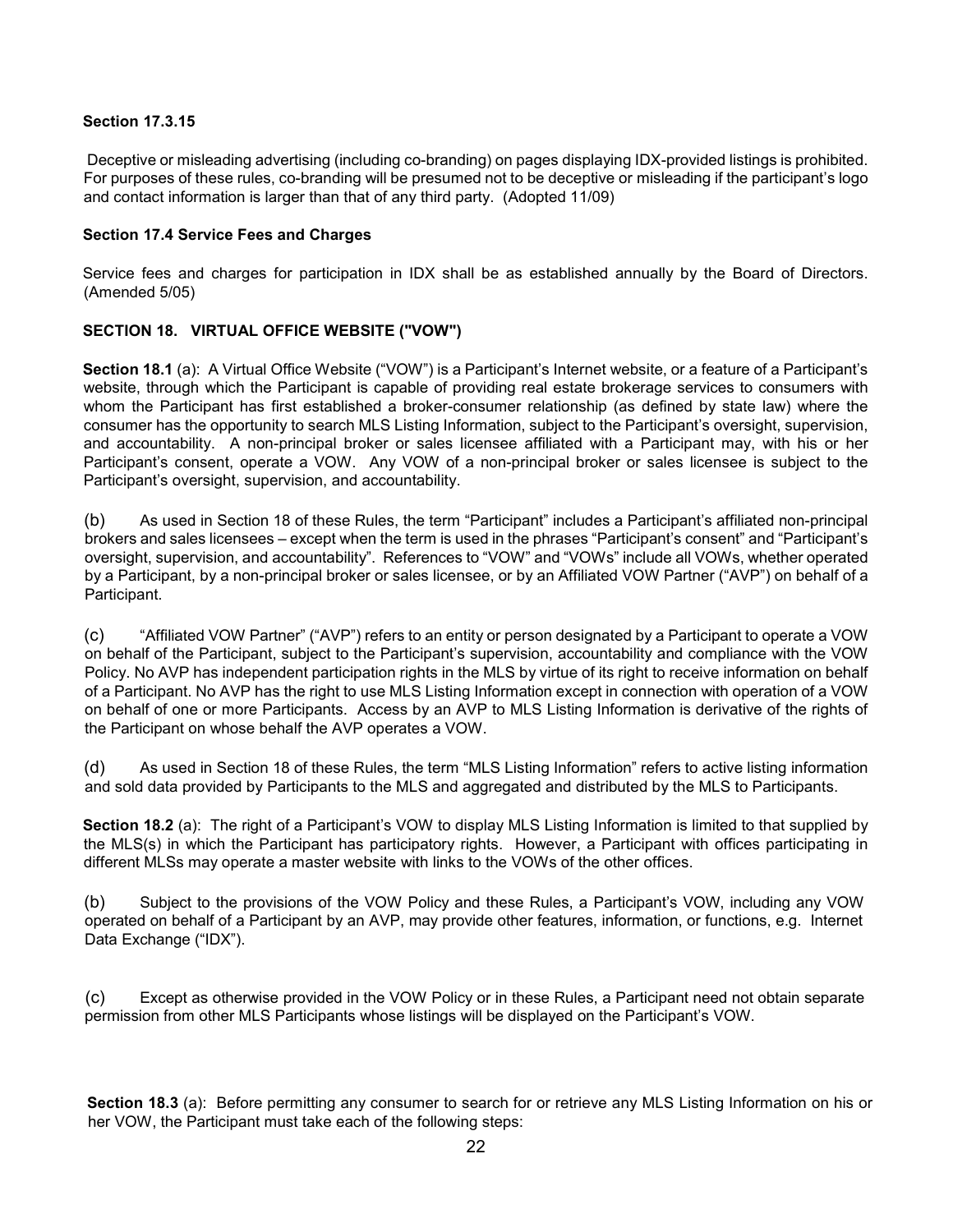(i) The Participant must first establish with that consumer a lawful broker-consumer relationship (as defined by state law), including completion of all actions required by state law in connection with providing real estate brokerage services to clients and customers (hereinafter "Registrants"). Such actions shall include, but are not limited to, satisfying all applicable agency, non-agency, and other disclosure obligations, and execution of any required agreements.

(ii) The Participant must obtain the name of, and a valid email address for, each Registrant. The Participant must send an email to the address provided by the Registrant confirming that the Registrant has agreed to the Terms of Use (described in subsection (d) below). The Participant must verify that the email address provided by the Registrant is valid and that the Registrant has agreed to the Terms of Use.

(iii) The Participant must require each Registrant to have a user name and a password, the combination of which is different from those of all other Registrants on the VOW. The Participant may, at his or her option, supply the user name and password or may allow the Registrant to establish its user name and password. The Participant must also assure that any email address is associated with only one user name and password.

- (b) The Participant must assure that each Registrant's password expires on a date certain but may provide for renewal of the password. The Participant must at all times maintain a record of the name, email address, user name, and current password of each Registrant. The Participant must keep such records for not less than 180 days after the expiration of the validity of the Registrant's password.
- (c) If the MLS has reason to believe that a Participant's VOW has caused or permitted a breach in the security of MLS Listing Information or a violation of MLS rules, the Participant shall, upon request of the MLS, provide the name, email address, user name, and current password, of any Registrant suspected of involvement in the breach or violation. The Participant shall also, if requested by the MLS, provide an audit trail of activity by any such Registrant.
- (d) The Participant shall require each Registrant to review, and affirmatively to express agreement (by mouse click or otherwise) to, a "Terms of Use" provision that provides at least the following:
	- i. That the Registrant acknowledges entering into a lawful consumer-broker relationship with the Participant;
	- ii. That all information obtained by the Registrant from the VOW is intended only for the Registrant's personal, non-commercial use;
	- iii. That the Registrant has a bona fide interest in the purchase, sale, or lease of real estate of the type being offered through the VOW;
	- iv. That the Registrant will not copy, redistribute, or retransmit any of the information provided except in connection with the Registrant's consideration of the purchase or sale of an individual property;
	- v. That the Registrant acknowledges the MLS's ownership of, and the validity of the MLS's copyright in, the MLS database.
- (e) The Terms of Use Agreement may not impose a financial obligation on the Registrant or create any representation agreement between the Registrant and the Participant. Any agreement entered into at any time between the Participant and Registrant imposing a financial obligation on the Registrant or creating representation of the Registrant by the Participant must be established separately from the Terms of Use, must be prominently labeled as such, and may not be accepted solely by mouse click.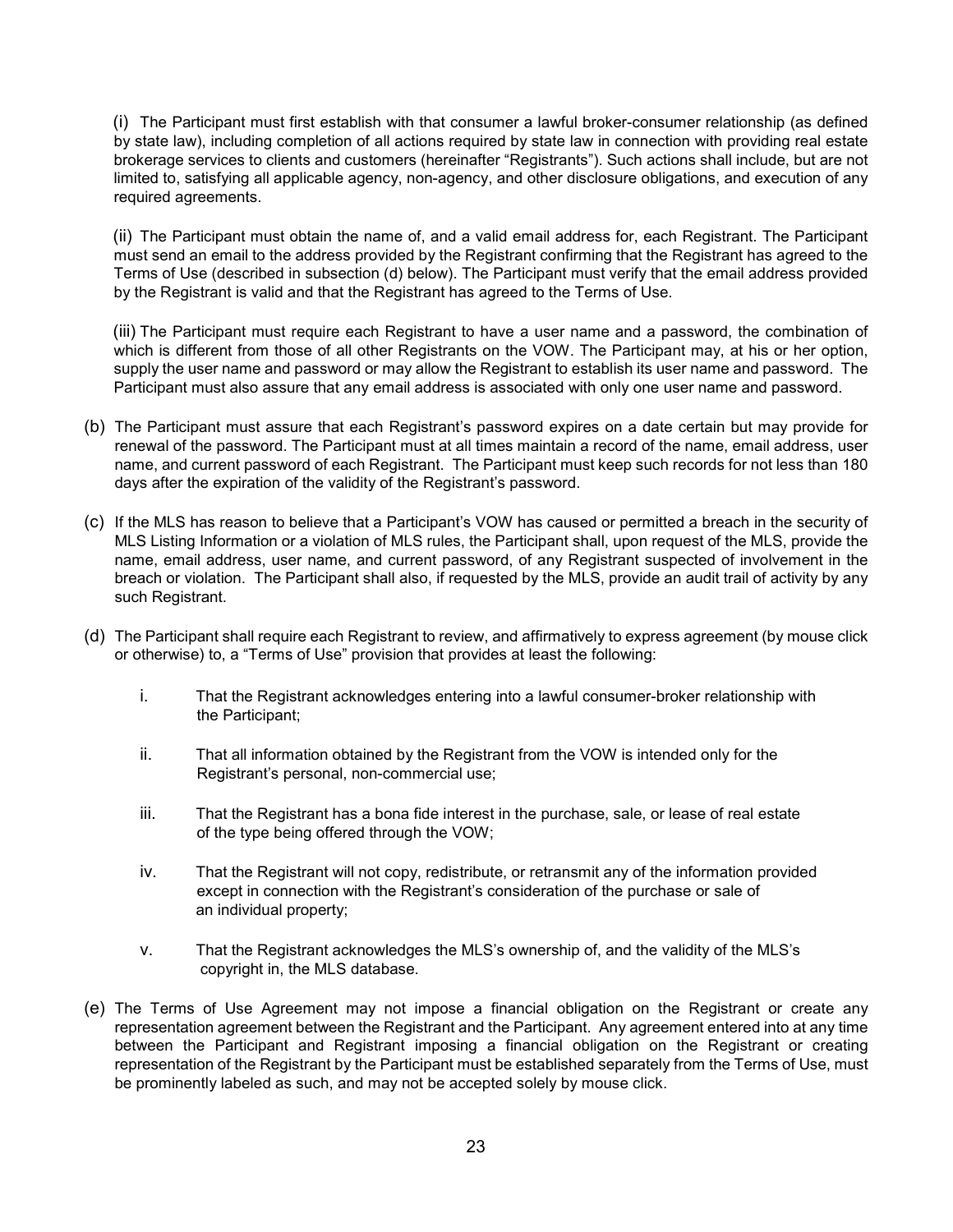(f) The Terms of Use Agreement shall also expressly authorize the MLS, and other MLS Participants or their duly authorized representatives, to access the VOW for the purposes of verifying compliance with MLS rules and monitoring display of Participants' listings by the VOW. The Agreement may also include such other provisions as may be agreed to between the Participant and the Registrant.

**Section 18.4:** A Participant's VOW must prominently display an e-mail address, telephone number, or specific identification of another mode of communication (e.g., live chat) by which a consumer can contact the Participant to ask questions, or get more information, about any property displayed on the VOW. The Participant, or a nonprincipal broker or sales licensee licensed with the Participant, must be willing and able to respond knowledgeably to inquiries from Registrants about properties within the market area served by that Participant and displayed on the VOW.

**Section 18.5**: A Participant's VOW must employ reasonable efforts to monitor for, and prevent, misappropriation, "scraping", and other unauthorized use of MLS Listing Information. A Participant's VOW shall utilize appropriate security protection such as firewalls as long as this requirement does not impose security obligations greater than those employed concurrently by the MLS.

(**NOTE:** MLSs may adopt rules requiring Participants to employ specific security measures, provided that any security measure required does not impose obligations greater than those employed by the MLS.)

**Section 18.6** (a): A Participant's VOW shall not display listings or property addresses of any seller who has affirmatively directed the listing broker to withhold the seller's listing or property address from display on the Internet. The listing broker shall communicate to the MLS that the seller has elected not to permit display of the listing or property address on the Internet. Notwithstanding the foregoing, a Participant who operates a VOW may provide to consumers via other delivery mechanisms, such as email, fax, or otherwise, the listings of sellers who have determined not to have the listing for their property displayed on the Internet.

(b) A Participant who lists a property for a seller who has elected not to have the property listing or the property address displayed on the Internet shall cause the seller to execute a document that includes the following (or a substantially similar) provision:

# Seller Opt-Out Form

1. Please check either Option a or Option b

a. [ ] I have advised my broker or sales agent that I do not want the listed property to be displayed on the Internet. OR

b. [ ] I have advised my broker or sales agent that I do not want the address of the listed property to be displayed on the Internet.

2. I understand and acknowledge that, if I have selected option a, consumers who conduct searches for listings on the Internet will not see information about the listed property in response to their search.

(c) The Participant shall retain such forms for at least one year from the date they are signed, or one year from the date the listing goes off the market, whichever is greater.

**Section 18.7**: (a) Subject to subsection (b), a Participant's VOW may allow third-parties (i) to write comments or reviews about particular listings or display a hyperlink to such comments or reviews in immediate conjunction with particular listings, or (ii) display an automated estimate of the market value of the listing (or hyperlink to such estimate) in immediate conjunction with the listing.

 $\overline{\phantom{a}}$ initials of seller